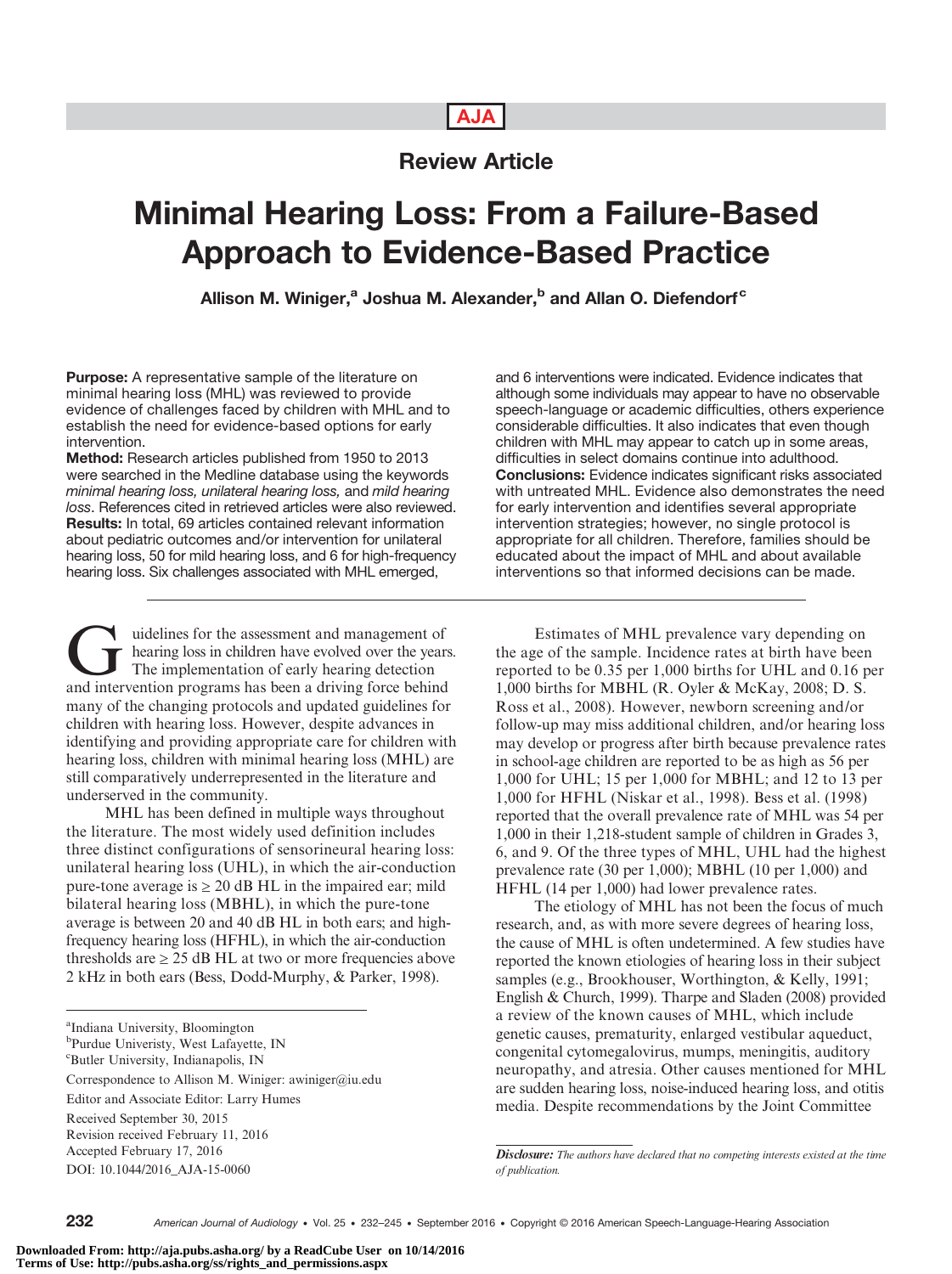on Infant Hearing (JCIH; Muse et al., 2013), genetic evaluation and counseling are not yet performed routinely on children identified with hearing loss of any degree. These authors argued that screening for the most common genetic causes of hearing loss may help identify more children with MHL who may be missed by universal newborn hearing screening programs (Tharpe & Sladen, 2008).

Children with MHL typically were not identified until they entered school (Bess & Tharpe, 1986; English & Church, 1999; Lieu, Tye-Murray, & Fu, 2012). This trend was more pronounced before the implementation of early hearing detection and intervention programs because difficulty in school was usually the first indication of the hearing loss. Even after identification, the vast majority of these children receive little to no intervention. For example, a survey of 225 parents of children with MHL indicated that amplification was recommended to only 4% and assistive technology was recommended to 33% (Kochkin, Luxford, Northern, Mason, & Tharpe, 2007). The alternative to intervention traditionally has been preferential seating in the classroom, with a failure-based wait-and-see approach of monitoring for a significant change in hearing or decline in academic performance. With this approach, if the child fails in some area, intervention is then provided (Cozad, Marston, & Joseph, 1974; Holstrum, Gaffney, Gravel, Oyler, & Ross, 2008; Northern & Downs, 1978; R. Oyler & McKay, 2008; Tharpe, 1999, 2008). However, evidence suggests that children with MHL can benefit from early intervention, and the appropriateness of waiting for a measurable deficit before intervening has been called into question (Holstrum et al., 2008; Moeller, 2000; Yoshinaga-Itano, 1999; Yoshinaga-Itano, Sedley, Coulter, & Mehl, 1998). Despite this growing evidence, as indicated by Kochkin et al. (2007) and others (e.g., Holstrum et al., 2008; McKay, Gravel, & Tharpe, 2008), many children with MHL still experience a failure-based approach to intervention.

Perhaps one reason for the lack of consistent intervention for children with MHL is that there are no specific guidelines for the management of their hearing loss, thereby leaving many clinicians and health care providers with the impression that intervention is unnecessary. However, the lack of specific guidelines should not be mistaken for a lack of need or a lack of available intervention options. To the contrary, the Pediatric Amplification Protocol of the American Academy of Audiology (AAA; 2003) states that although children with MHL are candidates for various types of amplification and should make use of communication strategies, each child should be evaluated on a caseby-case basis. In 2005, the Centers for Disease Control and Prevention (CDC; 2005) sponsored the National Workshop on Mild and Unilateral Hearing Loss. The purpose of this workshop was to review and systematically analyze the available evidence concerning intervention for pediatric MBHL and UHL. Although the workshop provided a strong body of evidence supporting the need for intervention and presented different options available to these children, a universal protocol was not adopted. Instead, recommendations were built on the view that every child

must be considered on an individual basis. Likewise, the JCIH recently released a supplement that addresses children with MHL (Muse et al., 2013). They recommended enrolling children with MHL in early intervention services if they qualify. However, because these children may not exhibit obvious or measurable delays in development, they may not qualify for state programs. Therefore, the JCIH also emphasized the need to carefully monitor children in a variety of domains, including hearing, language, and academics, if they are not receiving intervention services.

Although the general guidelines stated above are helpful, there is still no systematic protocol in terms of intervention for children with MHL other than diligent monitoring and parent education. Because intervention options are variable and because parents are active participants in clinical decision making, they need to be informed of the risks associated with MHL and to be made aware of different amplification and intervention options that may be appropriate for their child. Therefore, the purpose of this review article is not necessarily to provide a systematic or evidence-based review but rather to provide a review of a representative sample of the historical and current literature regarding (a) the impact of MHL in a variety of domains and (b) the treatment and management options available in order to assist clinicians and other health care providers with their decision-making process in managing children with MHL.

# Method

An initial review of the literature was conducted using Medline database searches limited to the pediatric population (0–18 years) and to journal articles published from January 1, 1950, to April 1, 2013. The following key phrases were used: minimal hearing loss, unilateral hearing loss, and mild hearing loss. After reviewing the articles obtained from these searches, the references cited in all related studies were reviewed. Any applicable articles referenced in the previously obtained studies were also included for review. This process of collecting new articles via reference lists in published studies was repeated a total of three times. Articles were included if the topic of interest explicitly concerned the outcomes or intervention associated with one or more of the types of MHL. Select articles were included if they addressed all degrees of hearing loss but established significant findings pertaining to at least one type of MHL, as deemed noteworthy by CDC (2005). This process resulted in 102 articles that met the research criteria and were reviewed for the purpose of preparing this review article. Ten additional articles discussing intervention in audiologically similar adult populations were included. These articles were found during the process of going through references from the initial search and were included because, to the authors' knowledge, no comparable literature on these topics was available with pediatric populations (e.g., bone-anchored auditory implants [BAIs] in children with UHL).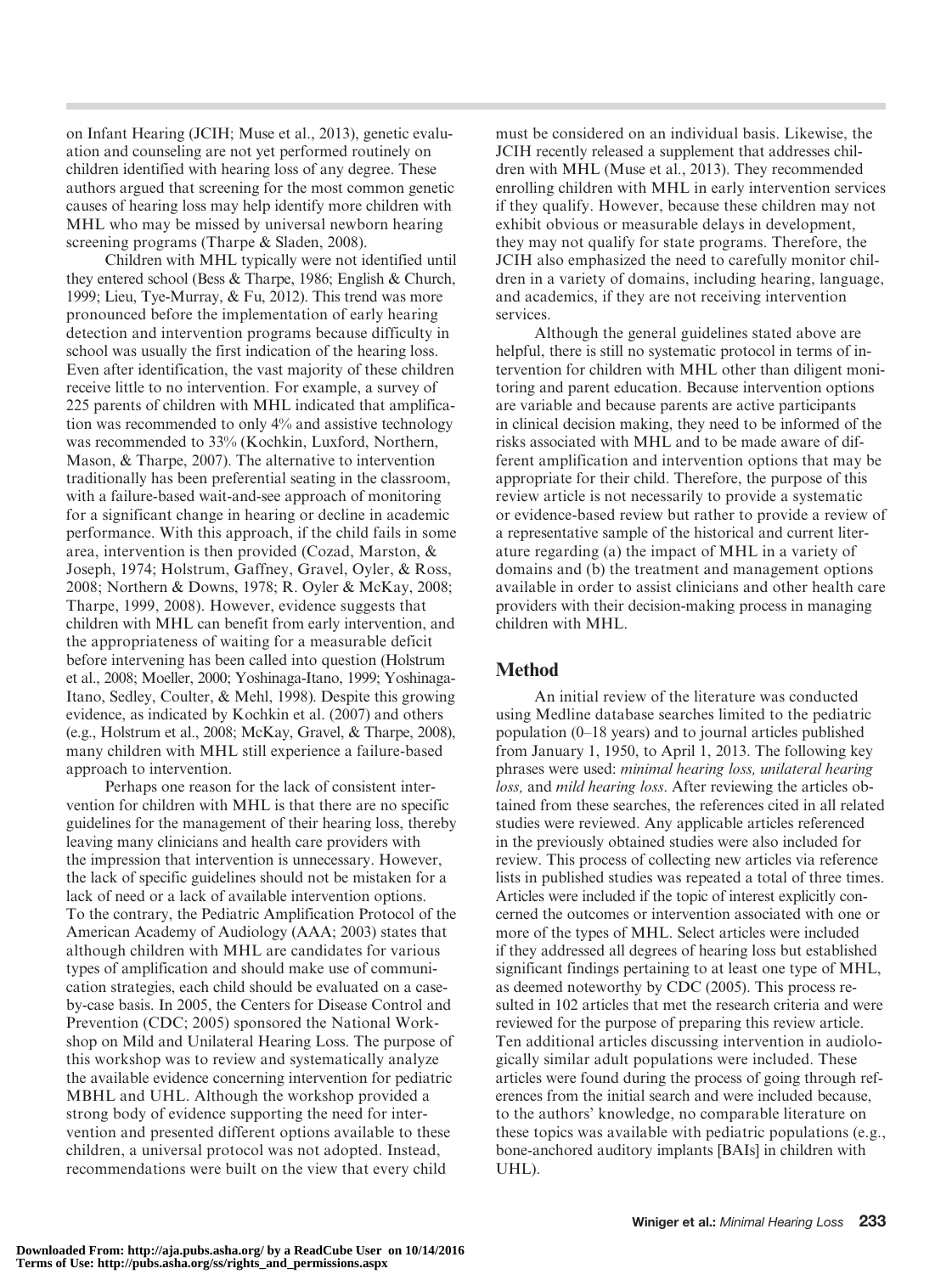# **Results**

The number of articles that met the inclusion criteria is shown in Figure 1 for each type of MHL by 5-year intervals. As can be seen from the figure, investigators have been reporting on children with MHL for more than 50 years, with periods of increased interest marking this history. An initial spike in research on UHL was seen in the late 1980s, and UHL has continued to be a topic of interest over the past three decades. Interest in MBHL has also been increasing over the past two decades; however, the literature addressing pediatric HFHL remains scarce.

# Effects of MHL

A wide range of effects have been documented for children with MHL, ranging from children who fail to keep up with age-matched peers in several domains to children who live their lives seemingly unaffected by their hearing loss. However, it is important to consider that children who appear unaffected and achieve normal scores on standardized measures may not be achieving their full potential and may have effects that have not been assessed or quantified. Research generally supports the idea that children with MHL do face more challenges than their peers with normal hearing (NH) and may need to use additional resources in order to compensate for their hearing loss. The challenges commonly associated with MHL fall in the domains of speech recognition, language development and competence, academic performance, psychosocial and emotional wellbeing, listening effort, and localization. Each of these domains is addressed in the sections that follow.

#### Speech Recognition

A large body of evidence indicates that children with UHL and MBHL demonstrate deficits in speech recognition, both in quiet and in adverse listening conditions with background noise and reverberation. Children with UHL and MBHL have been shown to have greater difficulty understanding speech compared with their peers with NH, even in ideal listening conditions (Bess & Tharpe, 1984; Jensen, Johansen, & Borre, 1989; M. Ross & Giolas, 1971). Both children with NH and children with hearing loss have been shown to have poorer speech recognition in noise than in quiet. However, numerous studies demonstrate that noise affects children with UHL and MBHL more negatively, especially as the noise level increases (Beattie, Barr, & Roup, 1997; Bess & Tharpe, 1984; Boney & Bess, 1984; Bovo et al., 1988; Crandell, 1993; Ruscetta, Arjmand, & Pratt, 2005; Welsh, Welsh, Rosen, & Dragonette, 2004). In addition to noise, the negative effects of reverberation are especially detrimental to children with UHL and MBHL (Boney & Bess, 1984; Jensen, Johansen, & Borre, 1989). Overall, the evidence is clear that children with UHL and MBHL are at a greater disadvantage than their peers with NH when trying to understand speech in listening environments that are less than ideal. No studies were found that assessed real-world outcomes for speech recognition in children with HFHL, although it is predicted that these children also may not understand others as well as children with NH, especially in the presence of noise and reverberation (Anderson, 2011).

For children with UHL, speech recognition is influenced by the direction of the signal in addition to noise level. Performance for these children has been shown to be

Figure 1. Number of articles examined for each type of minimal hearing loss from 1950 to 2012 in 5-year intervals. UHL = unilateral hearing loss; MBHL = mild bilateral hearing loss; HFHL = high-frequency hearing loss.



234 American Journal of Audiology • Vol. 25 • 232-245 • September 2016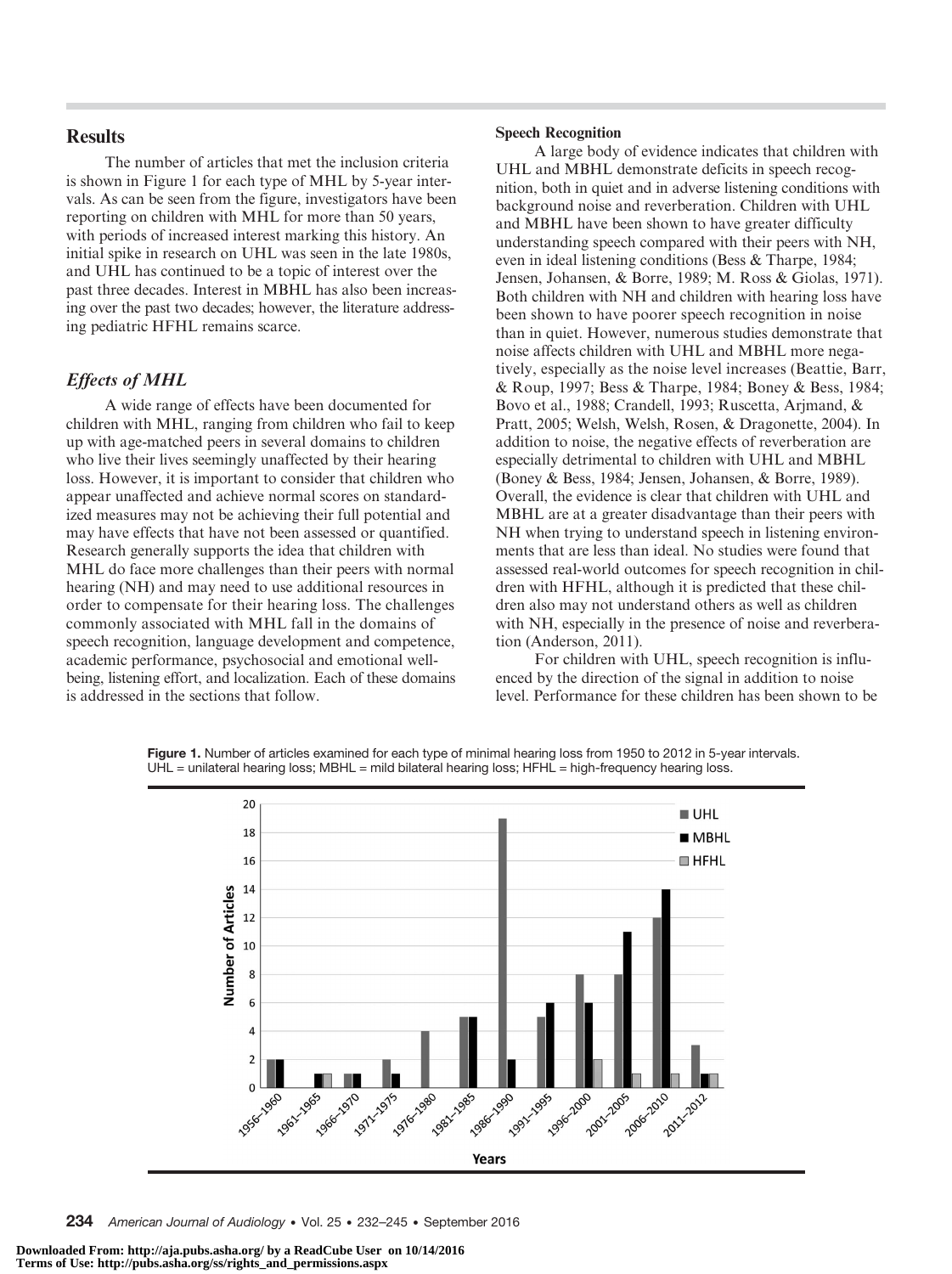comparable to that of peers with NH for some word recognition tasks when the signal is directed to the NH ear (Jensen, Johansen, & Borre, 1989; Ruscetta et al., 2005), although the majority of evidence demonstrates that these children achieve poorer scores compared with peers with NH even with this beneficial signal orientation (Bess & Tharpe, 1984; Bovo et al., 1988; Ruscetta et al., 2005). Due to the head shadow effect, speech recognition abilities of children with UHL are significantly worse when the signal is directed toward the impaired ear (Bess & Tharpe, 1984; Bovo et al., 1988; Feuerstein, 1992; Jensen, Johansen, & Borre, 1989; Ruscetta et al., 2005).

On the basis of subjective reports of difficulties in speech recognition, children with UHL are keenly aware of their deficits in speech understanding. Two thirds of children with UHL reported difficulty understanding speech in challenging listening environments, and about one third reported difficulty hearing their teacher at school (Bovo et al., 1988). Children with UHL also have higher reports of difficulty listening in noise compared with their peers with NH (Welsh et al., 2004). These difficulties with speech recognition appear to continue into adulthood, with 95% of adults with UHL reporting difficulties listening in noise compared with 6.7% of controls with NH (Colletti, Fiorino, Carner, & Rizzi, 1988). Overall, the data indicate that children with MHL perform poorer than their peers with NH on speech recognition tasks, particularly in adverse listening conditions such as a typical classroom environment.

#### Language Development and Competence

Considering the speech recognition deficits children with MHL demonstrate, it is not surprising that they also have deficits in speech production and overall language competence. Parental reports indicate that children with HFHL exhibit a delay in the onset of their first words (Goetzinger, 1962), and children with UHL have shown delayed onset of two-word phrases (Kiese-Himmel, 2002). Teachers have also reported poorer communication skills in school-age children with MHL (Bess et al., 1998; Norbury, Bishop, & Briscoe, 2001; F. Oyler, Oyler, & Matkin, 1988).

Results of standardized language measures on children with UHL have led to mixed conclusions, although each study's specific comparison criteria (national norms vs. peers with NH) may have been a limiting factor (Blair, Peterson, & Viehweg, 1985). The majority of evidence suggests that children with MHL have significant deficits on standardized language measures. These include lower performance scores compared with their peers with NH in a variety of areas, including vocabulary, reading, language mechanics, spelling, and overall phonological abilities (Bess et al., 1998; Briscoe, Bishop, & Norbury, 2001; Culbertson & Gilbert, 1986; Davis, Elfenbein, Schum, & Bentler, 1986; Halliday & Bishop, 2005; Lieu, Tye-Murray, Karzon, & Piccirillo, 2010; Lieu et al., 2012; Norbury et al., 2001; Peckham, Sheridan, & Butler, 1972; Wake, Hughes, Poulakis, Collins, & Rickards, 2004; Wake et al., 2006). Most studies found deficits in specific language areas rather than a universal deficit in all areas (Briscoe et al., 2001; Culbertson & Gilbert, 1986;

Halliday & Bishop, 2005; Wake et al., 2006). These data seem to indicate that children with MHL are at greater risk for a variety of specific language deficits even if their overall language skill is not affected.

There are also reports that children with UHL and MBHL have no deficits in their overall language skills compared with national norms. In some cases, children had slightly poorer scores than their peers with NH, but overall group means did not reach significance levels (Gilbertson & Kamhi, 1995; Keller & Bundy, 1980; Klee & Davis-Dansky, 1986). In other studies, children with MBHL achieved standardized test scores that fell within normal ranges, although at times their scores were at the lower end of the normal range (Blair et al., 1985; Davis et al., 1986; Halliday & Bishop, 2005; Niedzielski, Humeniuk, Blaziak, & Gwizda, 2006). However, when the comparison group was peers with NH in their own class, scores were significantly lower (Blair et al., 1985; Halliday & Bishop, 2005), suggesting that group comparisons in the local educational system are an important consideration and should be taken into account when qualifying performance differences between the two populations.

Overall, the review of the literature indicates that children with MHL tend to have poorer language skills in specific areas compared with their peers. Language scores that fall at the low end of the normal range may also indicate that these children may not be achieving their full potential even though they are in the normal range.

#### Academic Performance

Many studies have reported that children with MHL fall behind academically on the basis of academic performance compared with their peers, grade retention, need for special education services, and standardized academic test scores. Children with MHL are 2.59 times more likely to have academic difficulties compared with children with NH (Bess et al., 1998). Moreover, children with MBHL ranging from 15 to 26 dB HL had a 1.1-year grade delay in their educational performance (Quigley & Thomure, 1969). More than two thirds of fifth graders with MBHL were among the lowest performers in their grade level, compared with only one third of children with NH (Daud, Noor, Rahman, & Sidek, 2010). Teacher reports also indicate that children with MHL tend to fall behind their classmates with NH in terms of academic achievement (Bess & Tharpe, 1984; Bess et al., 1998; Dancer, Burl, & Waters, 1995; Lieu et al., 2012).

Children with MHL are 10 times more likely to fail at least one grade compared with average schoolwide rates of grade retention (Bess & Tharpe, 1984; F. Oyler et al., 1988): 22% to 47% of children with MHL have repeated a grade—a significantly higher rate than their peers with NH (Bess & Tharpe, 1984; Bess et al., 1998; Bovo et al., 1988; Culbertson & Gilbert, 1986; Klee & Davis-Dansky, 1986; F. Oyler et al., 1988). Furthermore, rates of grade retention have been found to increase with age and with degree of hearing loss (Bess et al., 1998; F. Oyler et al., 1988).

Over the years, repeating a grade has given way to the use of special education services using individualized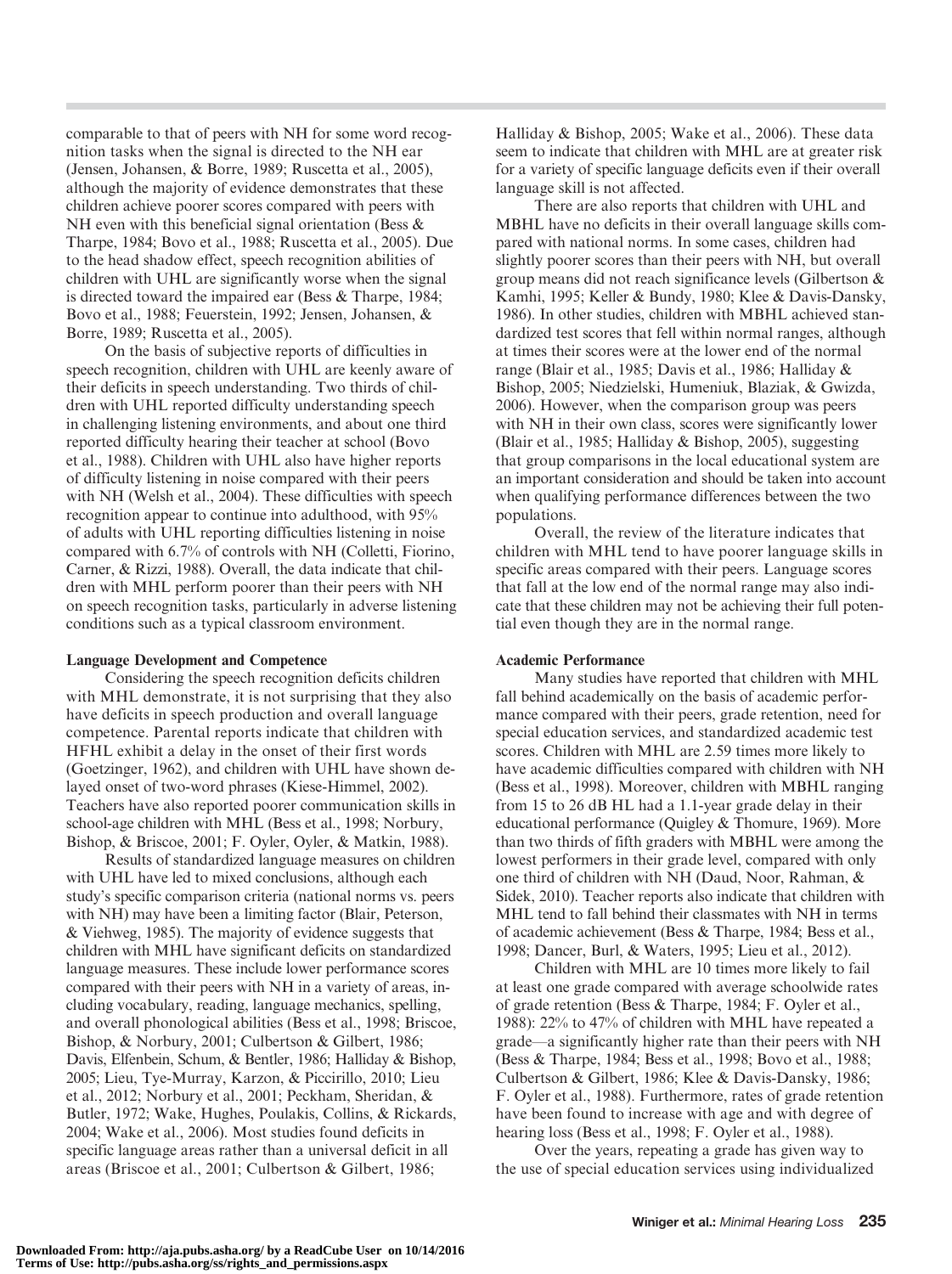education programs (IEP) to supplement the education of children with academic difficulties. As the educational system has evolved, it is plausible to expect a reduction in grade retention rates but a growth in the number of children with MHL who have IEPs (English & Church, 1999). Children with MHL have been found to have high rates of special educational services in general (Bess & Tharpe, 1984; Brookhouser et al., 1991; English & Church, 1999; F. Oyler et al., 1988). Up to 54.0% of children with UHL have been reported to have IEPs (Lieu et al., 2012) compared with a national IEP rate of 12.3%. Children with UHL were also 4.4 times more likely to have an IEP than their siblings with NH (Lieu et al., 2010).

In an effort to incorporate more targeted evaluations of performance in particular areas, performance of children with MHL on standardized academic tests has been evaluated. Although children with MHL score lower than their peers with NH on some academic achievement subtests (Bess et al., 1998; Blair et al., 1985; Culbertson & Gilbert, 1986; Davis et al., 1986), many of these children also have scores within the normal range (Bess et al., 1998; Blair et al., 1985; Davis et al., 1986; Kiese-Himmel, 2002; Niedzielski et al., 2006), with no significant differences on academic tests compared with controls with NH (Bess & Tharpe, 1984; Bess et al., 1998; Culbertson & Gilbert, 1986; Peckham & Sheridan, 1976). However, it is important to note that not all reported studies compared scores with the scores of children with NH within the same school system. Age appears to be an important factor in studies of academic performance. In both academic and language domains, children with MHL appear to outgrow their difficulties and ultimately catch up to the performance levels of their peers with NH (Lieu et al., 2012; Peckham & Sheridan, 1976). By the time these children reach high school, significant differences between groups typically are not seen (Bess et al., 1998; Colletti et al., 1988; Reynolds, 1955). In addition, children with UHL have been shown to achieve equivalent levels of academic success and have similar posteducation employment rates compared with their peers with NH (Colletti et al., 1988; Ito, 1998). Overall, the literature regarding academic performance suggests that children with MHL are more likely to have academic difficulties, repeat a grade, and receive special education services, although over time they may outgrow these academic difficulties.

#### Psychosocial and Emotional Well-Being

Recent research on the effects of MHL on psychological, emotional, and social health has brought about a new awareness of the child's total well-being, highlighting that even children who seemingly exhibit no negative impact of their MHL may still be dealing with high levels of internal distress. Although some traditional research efforts on academic performance have shown that children with MHL are able to compensate for their loss (Lieu et al., 2012; Peckham & Sheridan, 1976) or are not negatively affected (Holstrum et al., 2008; Tharpe, 2008), research into the psychosocial and emotional effects of MHL seems to argue that just because a child is doing well in school and seems

to adapt to challenging listening environments does not mean that MHL has not affected the child in some way.

One such indication that children with MHL experience greater levels of distress is the higher rates of behavior problems reported in these children. Higher rates of aggression, noncompliance, impatience, immaturity, hyperactivity, emotional inflexibility, impulsivity, and resistance to discipline have been reported in children with MHL (Bess & Tharpe, 1984, 1986; Bess et al., 1998; Brookhouser et al., 1991; Dancer et al., 1995; Davis et al., 1986; English & Church, 1999; Lieu et al., 2012; Peckham et al., 1972). These behavior problems may be a manifestation of the internal distress these children are experiencing. If this were true, it would be predicted that children who experienced greater challenges might have more internal distress and therefore more behavior problems. The finding that children with UHL who had failed a grade in school had a higher incidence of reported behavioral problems compared with children in the larger UHL subject group supports this notion (Bess & Tharpe, 1986).

Teacher reports have shown that children with MHL demonstrate reduced class participation (Bess & Tharpe, 1984; Dancer et al., 1995), poorer attention in class (Bess & Tharpe, 1984; Bess et al., 1998; Dancer et al., 1995; Lieu et al., 2012), poorer ability to work independently (Bess & Tharpe, 1986; Lieu et al., 2012), and poorer overall executive function (Lieu et al., 2012). They also have significantly lower energy levels and significantly higher reports of stress compared with their peers with NH (Bess et al., 1998).

Children with MHL have also been shown to have lower ratings of social support (Bess et al., 1998), and those with UHL have been reported to have poorer peer relations and to avoid large-group settings (Bess & Tharpe, 1984; Borton, Mauze, & Lieu, 2010). Children with MBHL have reported that they have difficulty making friends and being accepted by others (Davis et al., 1986). Middle school and high school students with MHL have lower self-esteem than those without hearing impairment (Bess et al., 1998), and almost one third of children with UHL were embarrassed by their hearing loss and felt inferior to their peers with NH (Bovo et al., 1988).

In addition to teacher reports, the Health-Related Quality of Life (HRQoL), a tool that quantifies how deeply a medical condition affects an individual's physical, emotional, psychological, and social well-being (Borton et al., 2010), has gained popularity in recent years. Children with UHL have been found to have lower scores than children with NH and children with bilateral hearing impairment on the PedsQL, a HRQoL measure specifically for evaluating children (Borton et al., 2010). Results have been mixed for children with MBHL. Children with MBHL had lower HRQoL scores than their peers with greater degrees of hearing loss and were more likely not to receive early intervention (Wake, Hughes, Collins, & Poulakis, 2004; Wake, Hughes, Poulakis, et al., 2004). However, no significant differences in HRQoL were reported between children with MBHL and children with NH (Wake et al., 2006).

236 American Journal of Audiology • Vol. 25 • 232-245 • September 2016

**Downloaded From: http://aja.pubs.asha.org/ by a ReadCube User on 10/14/2016 Terms of Use: http://pubs.asha.org/ss/rights\_and\_permissions.aspx**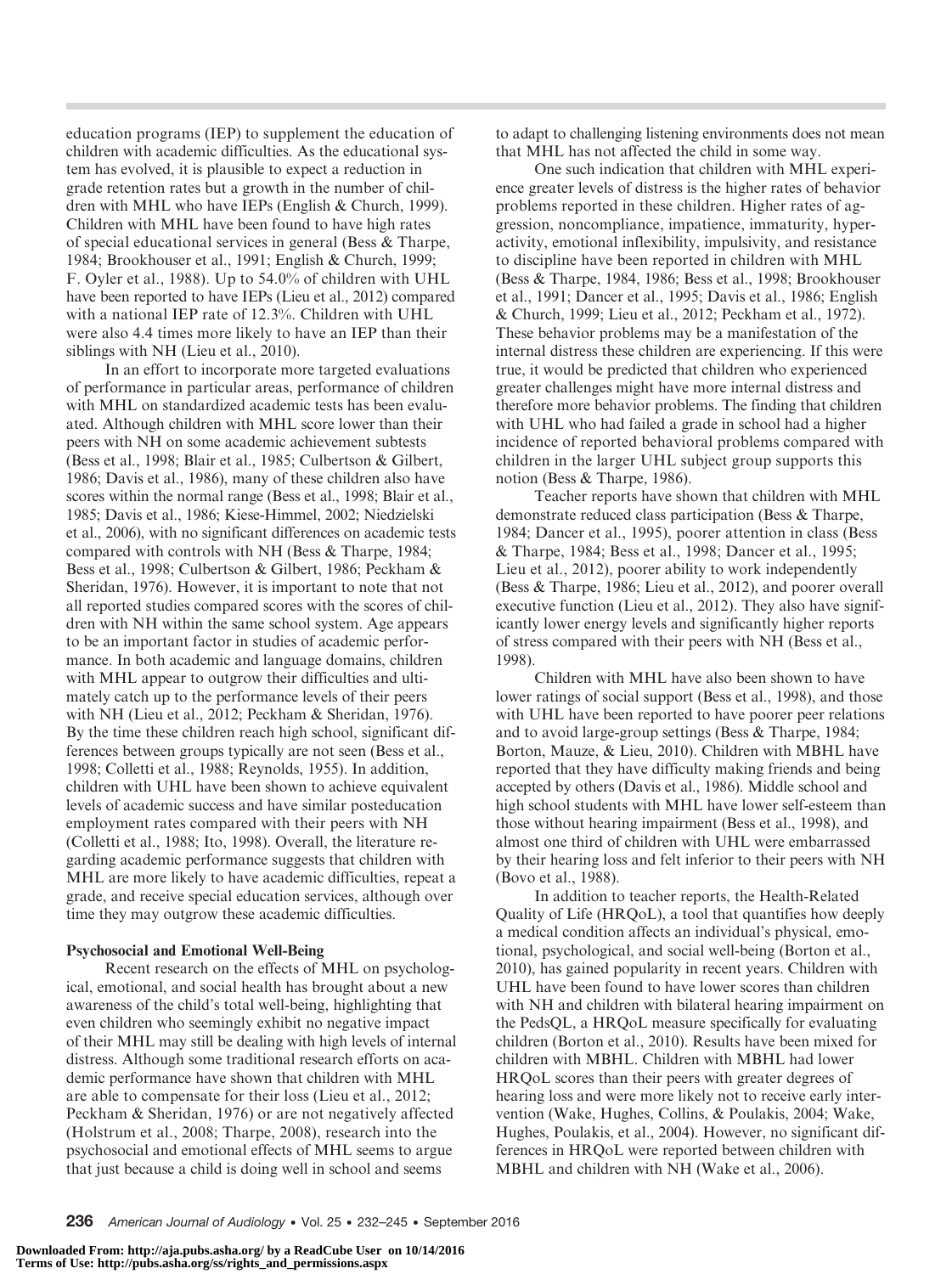The psychosocial and emotional effects of MHL appear to continue into adulthood. A reduced quality of life has been associated with UHL for many years (Giolas & Wark, 1967). More recently it has been shown that adults with MBHL have high rates of irritability, feeling upset, and feeling left out, whereas adults with UHL have very high rates of feeling frustrated, upset, and left out (Newman, Jacobson, Hug, & Sandridge, 1997). Overall, the data indicate that children with MHL exhibit behavior problems in school more frequently than their peers with NH and may have social and emotional difficulties that continue into adulthood.

#### Listening Effort

Classrooms are known to be less than ideal listening environments (Bess, 1999; Bess, Sinclair, & Riggs, 1984; Crandell & Smaldino, 1995; M. Ross & Giolas, 1971). As noted previously, children with MHL have poor attention and deficits in speech recognition. Listening effort has been described as the increased use of cognitive and attentional resources in order to hear and understand speech (Hornsby, 2012). Listening effort has been measured using subjective reports of perceived ease of listening, physiologic markers of stress (e.g., cortisol levels and pupil dilation), and dualtask paradigms.

Subjective reports regarding listening effort in children with MHL are mixed. Significantly higher stress and fatigue levels have been reported (Bess et al., 1998), which may be the result of increased cognitive demands when listening in the classroom. The increased prevalence of psychosocial and emotional issues in children with MHL could also be related to increased listening effort. However, children with MBHL and HFHL have also been found to have no significant differences in stress and energy compared with children with NH (Hicks & Tharpe, 2002). Age may be a factor in these contradictory findings: Younger children (ages 5–11 years) appear to be no different from children with NH (Hicks & Tharpe, 2002), whereas older children (ages 12–18 years) appear to demonstrate the negative effects of increased listening effort (Bess et al., 1998). Young adults—even those with a simulated conductive hearing loss—reported significantly reduced ease of listening (Feuerstein, 1992), suggesting that reduced ease of listening might be a factor in older children and continue into adulthood.

The only report measuring listening effort using a physiologic marker in children with MHL used measurements of cortisol levels in children's saliva to monitor stress and fatigue. Stress leads to an increase in cortisol levels in preparation for the body to handle the stress (i.e., the fight-or-flight response), whereas lower cortisol levels have been noted in individuals with chronic and acute fatigue. Cortisol levels in children with MBHL and HFHL were compared with cortisol levels in their classmates with NH following class lectures and, consistent with their subjective reports, no significant differences were found (Hicks & Tharpe, 2002).

Another way to measure listening effort is to use a dual-task paradigm. These paradigms require children to perform two tasks: one auditory (e.g., word recognition)

and one that does not involve listening (e.g., connecting the dots on a picture; Pittman, 2011). The rationale behind a dual-task paradigm is that as the child increases listening effort, performance on the secondary task decreases due to the need to reallocate cognitive resources toward the primary task of listening (McFadden & Pittman, 2008). Studies have demonstrated poorer secondary-task skills in adults with hearing loss compared with adults with NH (Downs & Crum, 1978; Kahneman, 1973). Children and young adults with MBHL have demonstrated poorer performance on dual-task paradigms (Feuerstein, 1992; Hicks & Tharpe, 2002; McFadden & Pittman, 2008). However, rather than a decrement in performance on the secondary task, children with MHL had significant decreases in performance on the primary auditory task (McFadden & Pittman, 2008), suggesting that children may have difficulty allocating cognitive resources away from a secondary task in order to accommodate increasing difficulty of the primary task. Overall, although more research is needed in this area, the data suggest that children with MHL may have to expend greater levels of cognitive resources for listening and that this difficulty may increase as they enter higher grades that are more demanding.

## Localization

Sound localization is a particular difficulty for individuals with UHL. Horizontal localization skills are credited to two cues that rely on signal disparities between the two ears: interaural time differences serve as a localization cue for low-frequency sounds, whereas interaural level differences provide localization cues for high-frequency sounds (Mills, 1958; Nordlund, 1962; Stevens & Newman, 1936). Laboratory studies have demonstrated repeatedly that children with UHL have poorer localization skills than their peers with NH (Bess & Tharpe, 1984; Bess, Tharpe, & Gibler, 1986; Bovo et al., 1988; Humes, Allen, & Bess, 1980) and that the difficulty is greater with greater degrees of hearing loss (Bess & Tharpe, 1984; Bess, Tharpe, et al., 1986; Humes et al., 1980). The majority of children (Bovo et al., 1988) and adults (Colletti et al., 1988) with UHL also subjectively report difficulty localizing sounds. It is overwhelmingly apparent that children with UHL have a disadvantage in localization and that these deficits continue into adulthood. Overall, a large body of evidence exists suggesting that children with MHL are at risk for and may experience difficulties in a variety of domains, including speech recognition, language acquisition and skills, academic performance, psychosocial and behavioral issues, listening effort, and localization and that at least some of these difficulties continue into adulthood.

#### Individual Factors

Attempts have been made to determine whether certain characteristics may help predict whether a child with MHL will be more likely to demonstrate difficulties and need early intervention. However, results have been varied and sometimes conflicting regarding the effects of factors such as gender, race, ethnicity, socioeconomic status, age,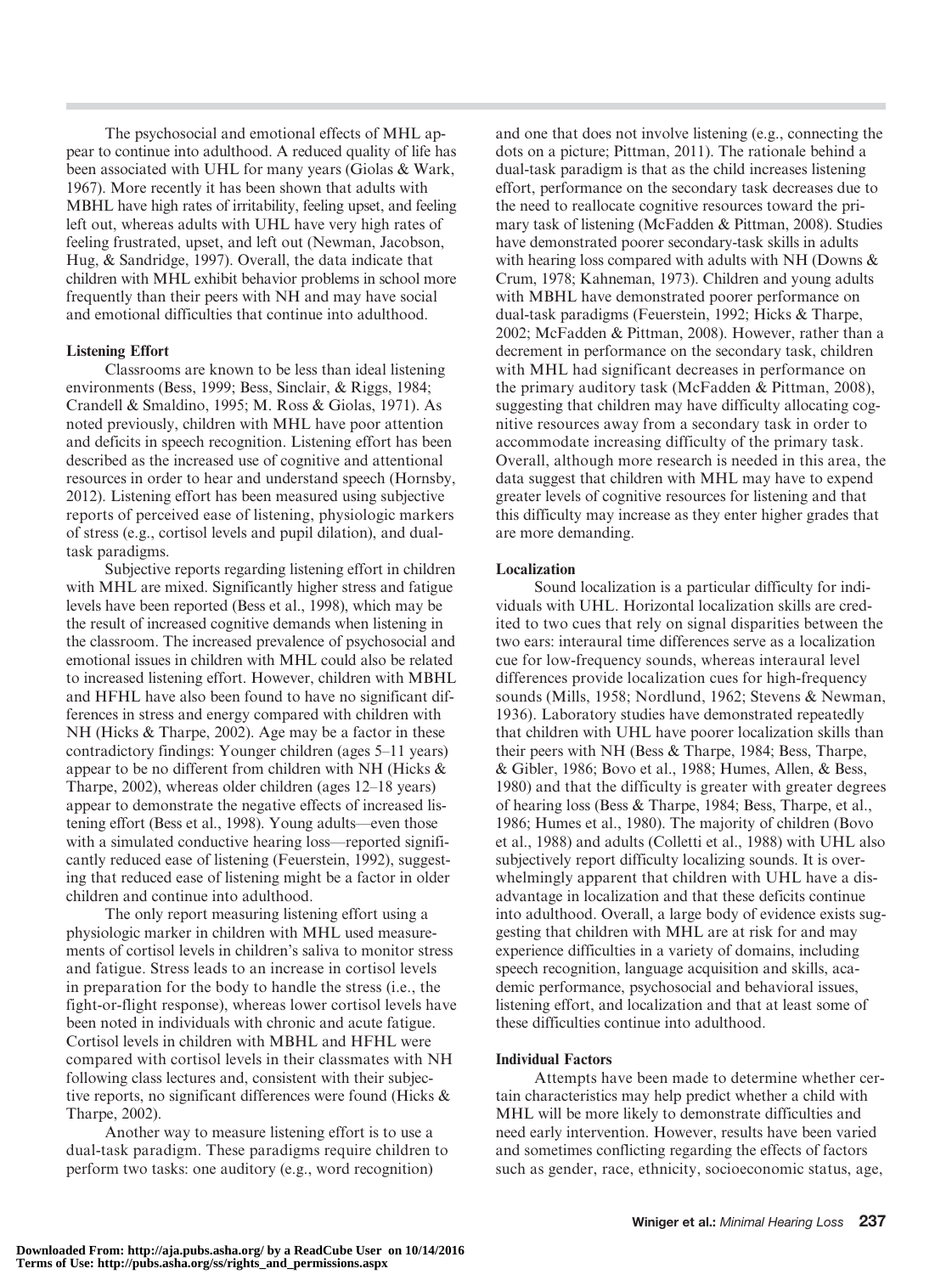maternal education, and treatment type (Dancer et al., 1995; Keller & Bundy, 1980; Lieu et al., 2010; Norbury et al., 2001).

One important factor is degree of hearing loss. In general, greater bilateral hearing impairment leads to poorer outcomes and performance on a variety of measures (Borg et al., 2002; Elfenbein, Hardin-Jones, & Davis, 1994; Peckham et al., 1972). However, findings in children with UHL have been mixed. Children with mild–moderate UHL have been found to have significantly better academic scores and better overall test scores on a language battery than their peers with greater degrees of UHL (Bess & Tharpe, 1984; Klee & Davis-Dansky, 1986). However, other studies have found no correlation between the degree of UHL and performance on a variety of standardized measures of academic and language abilities (Dancer et al., 1995; Keller & Bundy, 1980; Klee & Davis-Dansky, 1986). A larger proportion of children with UHL who had academic or behavioral problems in school had either minimal or profound UHL (Brookhouser et al., 1991). Children with UHL and MBHL have also been found to have poorer performance than those with greater degrees of bilateral hearing loss (Most, 2004, 2006), and it was suggested that this might be because they were not receiving rigorous intervention services.

Another factor discussed when examining the effects of UHL is the ear of impairment. Considering that the brain's language centers receive direct auditory input from the right ear, it has been proposed that children with right-ear impairment are more likely to have language and academic deficits. Several studies have supported this notion, finding significantly lower verbal test scores, poorer academic performance, higher rates of grade retention, and higher rates of speech and language delays in children with UHL in the right ear (Brookhouser et al., 1991; Jensen, Borre, & Johansen, 1989; Niedzielski et al., 2006; F. Oyler et al., 1988). However, a few studies have found no significant differences on the basis of the laterality of the hearing impairment (Dancer et al., 1995; Klee & Davis-Dansky, 1986). Overall, at this time there are no well-defined risk factors that indicate which children with MHL may be at greater risk for deficits in different domains (Holstrum et al., 2008; F. Oyler et al., 1988; Tharpe, 2008).

#### Intervention Options for Children With MHL

Despite the large body of evidence regarding the negative effects of MHL in different domains, there are no specific intervention protocols recommended for children with MHL. This may be due to the limited availability of research investigating the effectiveness of specific methods of intervention and mixed results for certain types of intervention. In addition, children with MHL are a diverse group, and a single approach may not best suit all individual children. Classroom modifications, frequency-modulated (FM) systems, hearing aids, contralateral routing of signal (CROS) hearing aids, BAIs, special education services, and monitoring are all management options that should be

considered. However, any intervention plan must consider each child's unique needs and be implemented with the family's needs and expectations in mind (AAA, 2003; CDC, 2005; Muse et al., 2013).

#### Preferential Seating and Classroom Modifications

Preferential seating and classroom modifications are common recommendations for children with MBHL and UHL who have difficulties at school. Seating the child near the teacher and away from sources of noise is expected to decrease the detrimental effects of distance, noise, and reverberation, which in turn is expected to improve speech recognition (Bess, 1999; Bess, Klee, & Culbertson, 1986; Bess & Tharpe, 1984; Bess, Tharpe, et al., 1986; Brookhouser et al., 1991; Crandell & Smaldino, 1995; F. Oyler et al., 1988; Pakulski & Kaderavek, 2002). Even though preferential seating is widely recommended, there is a lack of evidence to demonstrate that it is sufficient. Classroom environments are less than ideal, and even optimal seating within the room may not provide adequate auditory and visual cues for children with hearing loss (Bess, 1999; Crandell & Smaldino, 1995; Nober & Nober, 1975; Ruscetta et al., 2005; Sanders, 1965). However, optimal classroom seating is an easy and cost-effective option that may be used in combination with other management strategies.

In addition to preferential seating, other classroom modifications may be beneficial. Acoustical treatment of the classroom with sound-dampening surfaces and changing the manner of classroom activities (e.g., avoiding walking around the class, which detracts from the potential benefits of preferential seating) have been shown to provide benefit (Bess, Tharpe, et al., 1986; Holstrum et al., 2008). Other helpful modifications recommended for teachers are to provide visual cues, use clear speech, state the topic of discussion, and stop frequently to check comprehension (F. Oyler et al., 1988; Pakulski & Kaderavek, 2002). Many teachers are unfamiliar with these methods of modifying the classroom and their own behavior and need guidance to adjust to teaching their student with MHL (Tharpe & Bess, 1991).

Although useful, optimal seating and classroom modification are most likely best treated as supplemental intervention approaches to be used with other intervention methods (Tharpe, 2008). Even if these modifications prove to be only marginally beneficial, they are not expected to be detrimental in any way (Holstrum et al., 2008). Therefore, these accommodations should be provided consistently in conjunction with other intervention methods when serving children with MHL.

#### FM Systems

FM systems transmit the signal of interest—typically the teacher's voice—via radio waves to a receiver worn by the child. In doing so the signal-to-noise ratio is improved, thus reducing the negative effects of noise, distance, and reverberation in the classroom. FM systems come in different configurations, ranging from personal FM systems worn by the child at ear level to sound field systems that use loudspeakers around the classroom. The specific type of

238 American Journal of Audiology • Vol. 25 • 232-245 • September 2016

**Downloaded From: http://aja.pubs.asha.org/ by a ReadCube User on 10/14/2016 Terms of Use: http://pubs.asha.org/ss/rights\_and\_permissions.aspx**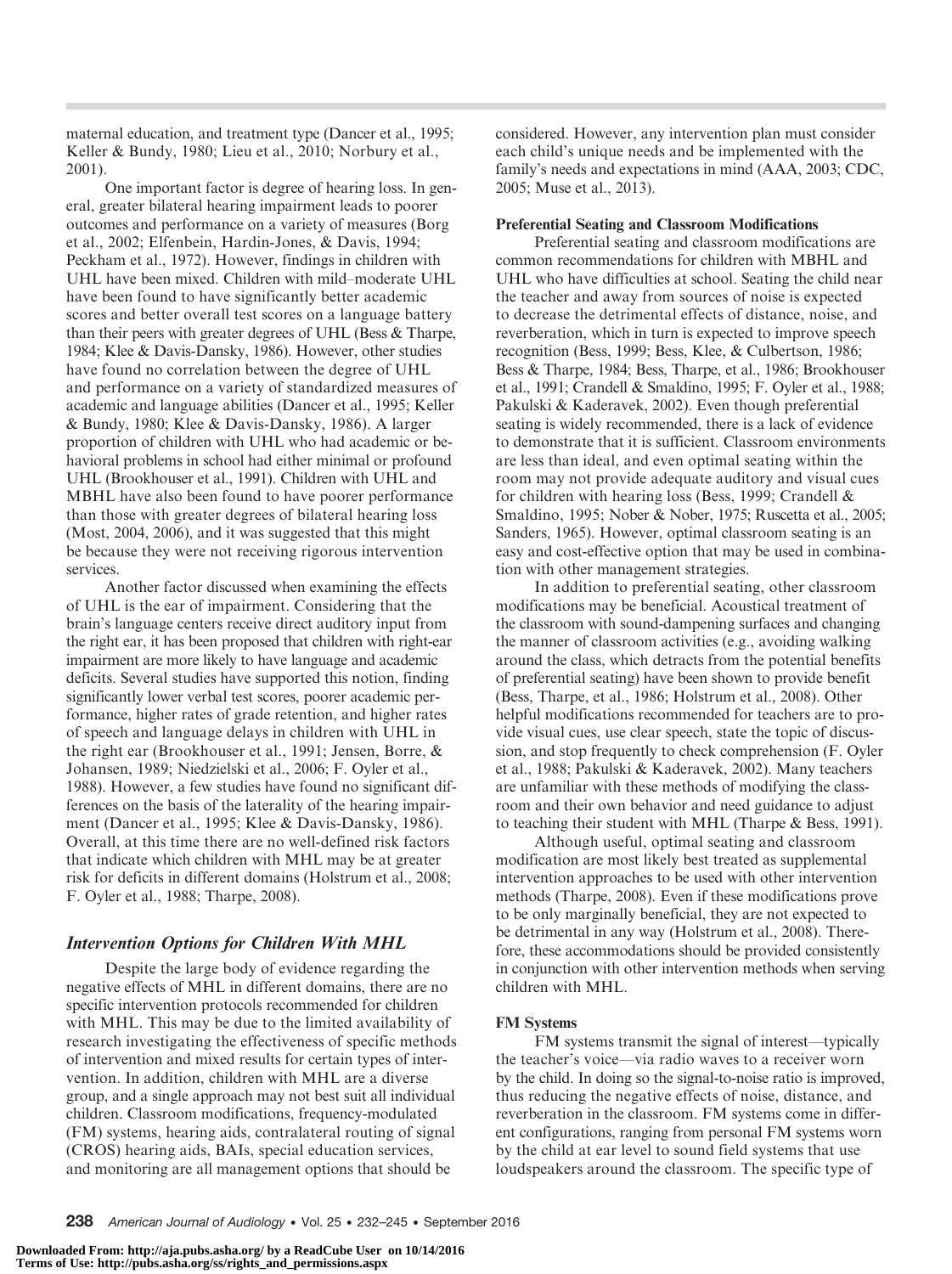FM system recommended should reflect the individual child's needs and classroom characteristics (McKay et al., 2008).

FM systems consistently have shown improvements in speech recognition in children with UHL and MBHL (Anderson & Goldstein, 2004; Hawkins, 1984; Kenworthy, Klee, & Tharpe, 1990; Tharpe, Ricketts, & Sladen, 2004; Updike, 1994) both in quiet and in noise (Updike, 1994). FM systems have also shown significantly better speech recognition than hearing aids and CROS hearing aids (Hawkins, 1984; Kenworthy et al., 1990; Updike, 1994). The greater the severity of UHL, the greater the benefit of FM (Updike, 1994). In order to ensure that children are able to hear their classmates as well as the teacher, FM systems should not have high attenuation (Lewis, Feigin, Karasek, & Stelmachowicz, 1991; Tharpe et al., 2004). For children with UHL it is important to keep the NH ear unoccluded. Tube fittings and lightweight headphones are the least-attenuating coupling options for personal FM systems and should be recommended for children with UHL (Kopun, Stelmachowicz, Carney, & Schulte, 1992). Children with HFHL achieved significantly better speech recognition when using a personal or desktop FM system compared with when using hearing aids alone or a sound field system with ceiling speakers (Anderson & Goldstein, 2004). In general, the use of FM systems is a beneficial intervention option that has been shown to lead to improvements in speech recognition in children with all three types of MHL.

#### Hearing Aids

Children with MHL should be considered candidates for hearing aids (AAA, 2003; Muse et al., 2013), although outcomes can be quite variable. Hearing aids can improve speech recognition and provide subjective benefit for children with UHL and MBHL (Blair et al., 1985; Briggs, Davidson, & Lieu, 2011; Davis et al., 1986; Hawkins, 1984; Johnstone, Nabelek, & Robertson, 2010; Kiese-Himmel, 2002; Updike, 1994). However, most of these same studies also found that certain children received no significant benefit from hearing aid use and that the hearing aids were detrimental at times (Blair et al., 1985; Briggs et al., 2011; Hawkins, 1984; Johnstone et al., 2010; Kiese-Himmel, 2002; Updike, 1994). It should be noted that many of these studies used analog hearing aids (Blair et al., 1985; Davis et al., 1986; Hawkins, 1984; Kiese-Himmel, 2002; Updike, 1994).

Several other factors have been reported to influence hearing aid outcomes. Children with severe to profound UHL are less likely to receive benefit from hearing aids (Kiese-Himmel, 2002; Updike, 1994). Another factor is background noise: hearing aids are less beneficial in noise than in quiet, although directional microphones may improve performance in noise (Ching et al., 2009; McCreery, Venediktov, Coleman, & Leech, 2012). Age at hearing aid fitting is another important factor, as hearing aids seem to be more beneficial if they are fit before the age of 5 to 6 years. This has been demonstrated for children with UHL (Johnstone et al., 2010) and MBHL (Blair et al., 1985),

which documents the importance of early intervention for children with MHL.

No studies that focused on children with HFHL were found in the traditional hearing aid literature. However, adults with HFHL have demonstrated improved speech recognition and subjective benefit with hearing aids (Plyler & Fleck, 2006; Roup & Noe, 2009). Frequency-lowering hearing aids have recently been considered for individuals with HFHL to allow access to high-frequency information that would otherwise be unavailable (Glista et al., 2009). Although frequency-lowering hearing aids would not be appropriate for children with mild HFHL, they may be of benefit for children with precipitous HFHL that does not allow for adequate high-frequency amplification. Frequencylowering hearing aids can significantly improve speech recognition, especially plural recognition (Glista et al., 2009), and subjective reports have indicated that the devices are beneficial (Glista, Scollie, & Sulkers, 2012). Overall, although more research is needed with digital hearing aids, the data suggest that early intervention with appropriate amplification should be considered for children with MHL except in cases of severe–profound UHL.

#### CROS Hearing Aids

CROS hearing aids are an option specifically suited for individuals with UHL. A CROS hearing aid has a microphone on the impaired ear that picks up signals and transmits the sounds to a receiver worn on the NH ear. The benefit of CROS is the improved ability to detect in the NH ear signals directed toward the impaired ear with the goal of improving speech understanding (Punch, 1988). Although CROS is an intervention option for adults with UHL (Hartford & Barry, 1965; Hartford & Dodds, 1966; Hartford & Musket, 1964), less favorable results have been seen in children. CROS systems have been reported to have no significant improvement in speech recognition or to have detrimental effects (Jensen, Johansen, & Borre, 1989; Kenworthy et al., 1990; Updike, 1994). In addition, comparisons between FM and CROS systems have demonstrated that FM systems lead to better speech understanding (Kenworthy, Klee, & Tharpe, 1990; Updike, 1994).

Although CROS hearing aids may be appropriate for adults, children may lack the skills needed for successful use of such a system. A CROS hearing aid can introduce greater noise levels to the child's good ear (McKay et al., 2008), and it may be impossible to seat a child in a classroom so that little to no noise is directed toward the microphone on the impaired ear. In addition, the successful use of a CROS hearing aid requires that the child be aware of potentially detrimental situations and capable of manipulating his or her location or environment to ensure the best outcomes. Some teenagers with UHL could potentially qualify as CROS candidates if their particular needs and lifestyle fit the limited benefits that CROS can provide. However, CROS is not an appropriate choice for young children who are not capable of actively adjusting their listening environment because failure to do so can decrease their overall speech discrimination ability (Punch, 1988).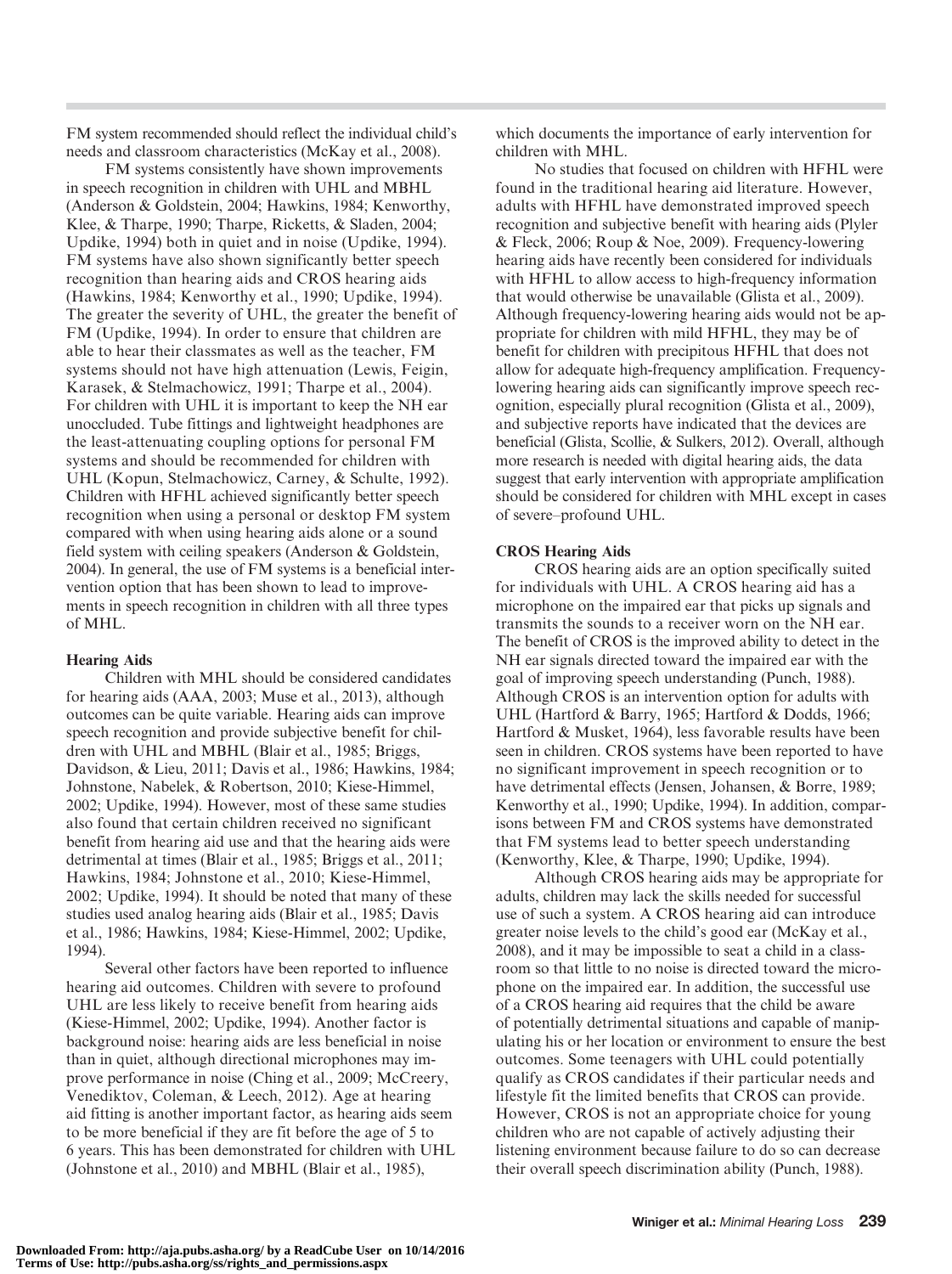#### BAIs

Although commonly used for individuals with conductive or mixed hearing losses, BAIs have also been used by individuals with severe–profound UHL (also called single-sided deafness [SSD]). The premise behind the BAI in individuals with SSD is similar to CROS in that it sends to the NH ear signals detected at the impaired ear. However, a BAI transmits the signal to the NH cochlea via bone conduction. This approach has been suggested as a potential option for children with SSD, but there is no literature to support the use of BAIs in children at this time (McKay et al., 2008). In addition, the minimum age for implantation with a BAI is 5 years, although the option to use the device with a soft band is available for younger children. Despite the lack of evidence with children, there have been multiple studies showing the BAI to be a beneficial option for adults with SSD. Improved speech understanding in both quiet and noise and subjective reports of patient satisfaction and noticeable improvement have been reported, but improvement in localization has not (Bosman, Hol, Snik, Mylanus, & Cremers, 2003; Hol, Bosman, Snik, & Mylanus, 2004; Hol et al., 2010; Lin et al., 2006; Niparko, Cox, & Lustig, 2003; Wazen, Spitzer, Ghossaini, Kacker, & Zschommler, 2001). The BAI has been shown to be superior to unaided performance and to yield better speech recognition scores and subjective ratings compared with traditional CROS hearing aids (Bosman et al., 2003; Lin et al., 2006; Niparko et al., 2003). In addition, BAIs have been shown to improve self-rated quality of life and patient satisfaction when used with children who have conductive hearing losses (McDermott, Williams, Kuo, Reid, & Proops, 2009) and individuals with congenital unilateral atresia (Danhauer, Johnson, & Mixon, 2010).

#### Special Services

The JCIH supplement (Muse et al., 2013) calls for the provision of audiological, educational, and speech and language services for children with MHL. However, the literature regarding the benefits of special services is scarce, even though such services are widely used, and is available only for children with UHL (English & Church, 1999). Although limited, evidence suggests that intervention is beneficial: Children with UHL who had an IEP experienced a faster rate of increase in verbal test scores compared with those who did not have IEPs (Lieu et al., 2012). Flexer (1990) argued that audiological rehabilitation is necessary to supplement amplification provided to any child with hearing loss; this is true for the child with MHL.

Although related services required by any particular child with MHL may be outside the audiologist's scope of practice, an essential component of providing appropriate and comprehensive audiologic care is making appropriate referrals on the basis of clinician observations, teacher feedback, and parental reports. Referrals should not be limited to children who need medical attention or additional assistance at school but rather should include children with apparent psychosocial or emotional distress. Sometimes children with MHL may simply need the help

of another related services professional (Bess, Klee, et al., 1986).

#### **Monitoring**

Monitoring children with MHL includes not only monitoring their hearing sensitivity on a regular basis but also monitoring them for the development or progression of any of the negative effects of MHL. This monitoring process is different from the failure-based wait-and-see approach, which delays provision of intervention services until the child exhibits difficulties and/or deficiencies in one or more areas. Monitoring should occur in conjunction with the provision of other intervention services. Audiological monitoring is recommended every 3 to 6 months for infants and toddlers and annually for school-age children with MHL (Matkin & Wilcox, 1999; Muse et al., 2013; R. Oyler & McKay, 2008). Monitoring should include parent education regarding the potential challenges of MHL so that parents can continually monitor their child at home. Parental education should also include information about noise-induced hearing loss and protecting their child's residual hearing (Bess & Tharpe, 1988; Brookhouser et al., 1991; Cozad et al., 1974; Henderson, Testa, & Hartnick, 2011).

In addition to audiologic monitoring, domains where deficits are commonly seen in children with MHL should be monitored regularly (McKay et al., 2008; Muse et al., 2013). These include speech and language, academic, psychosocial, and emotional well-being so that immediate referrals can be made when appropriate. Communicating with other professionals involved in the care of the child, including physicians and teachers, is essential to ensure that needs are being met (Tharpe, 1999).

# **Discussion**

The purpose of this review article is to provide clinicians with the available evidence regarding the impact of intervention and intervention options available for children with MHL in order to assist with the clinical decisionmaking process. The results of this review indicate that, in general, children with UHL and MBHL have compromised speech recognition (particularly in adverse listening environments); may have poorer language skills and academic performance; and are more likely to have social, behavioral, and emotional problems. Children with UHL may also demonstrate difficulty localizing sounds. There is wide within-group variability in performance, with some children showing deficits and others seemingly demonstrating normal performance (Bess & Tharpe 1984, 1986; Borton et al., 2010; Briscoe et al., 2001; Crandell, 1993; Halliday & Bishop, 2005; Newman et al., 1997; Newton, 1983). However, at this time there are no clear risk factors that can predict which children will experience difficulties. The literature concerning children with HFHL is scarce. These children have been largely understudied, although they have significant and obvious difficulties (Cozad et al., 1974),

**Downloaded From: http://aja.pubs.asha.org/ by a ReadCube User on 10/14/2016 Terms of Use: http://pubs.asha.org/ss/rights\_and\_permissions.aspx**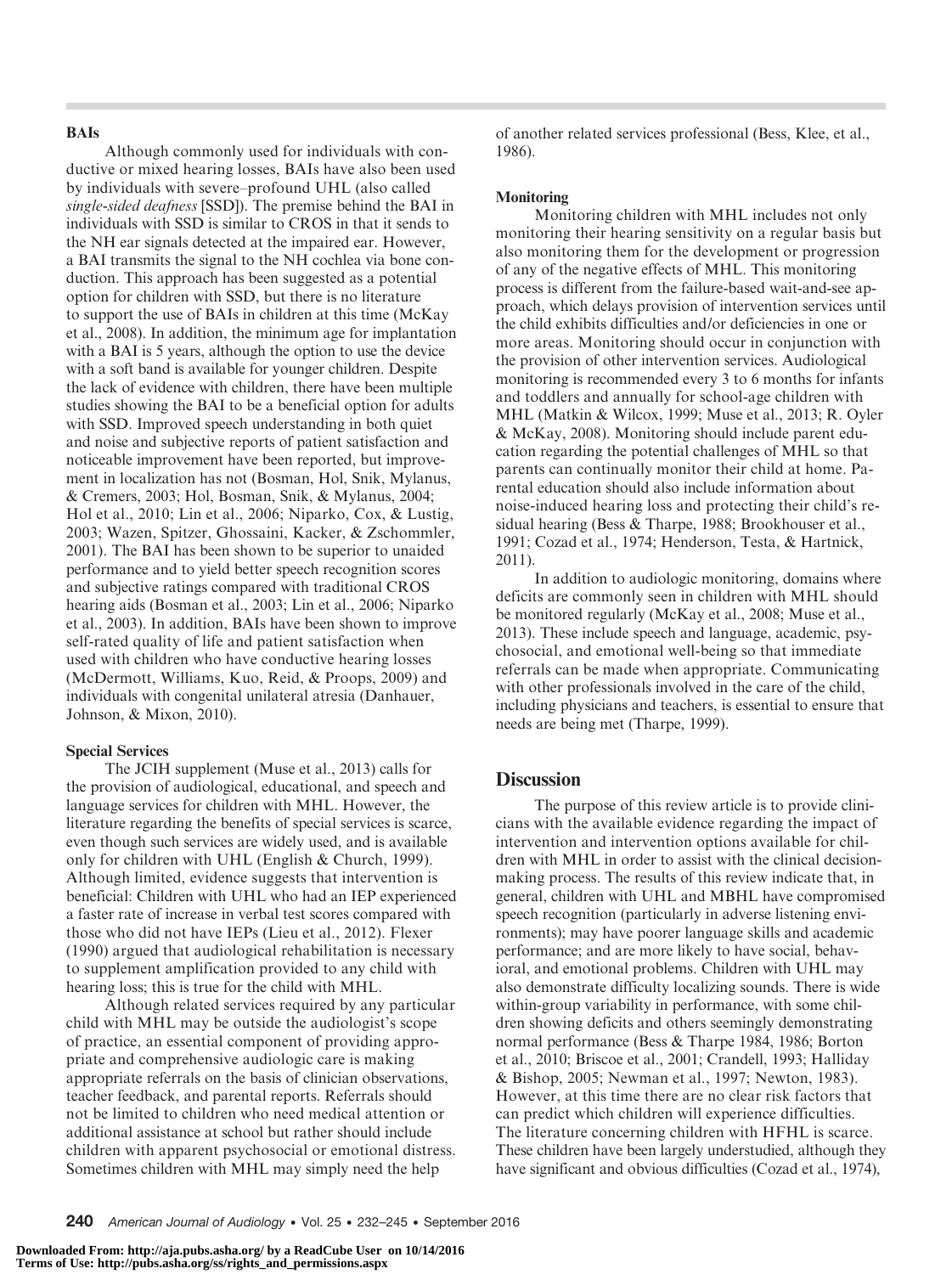and it is imperative that more research is conducted in this area.

Despite the variability in performance and apparent improvement in some areas (e.g., academic and language abilities) as children with MHL age, they may be developing compensatory strategies for dealing with their hearing loss—in particular, increased reliance on written information and tests. It is important to consider how learning and information change in upper grade levels, moving from oral to written materials. Although no specific risk factors have been identified, given the evidence base suggesting that rightear impairment could be more detrimental to language and academic performance, it may be prudent to pay particular attention to language and overall academic performance if the child's right ear is affected.

A great amount of evidence suggests that children with MHL are more likely to experience difficulties in a variety of domains. However, in a survey of 225 families with dependents who did not use hearing aids, a majority of respondents indicated that their dependents had mild hearing losses that did not require amplification per the recommendation of a professional (Kochkin et al., 2007). The top three reasons given for not using hearing aids were (a) minimization of hearing loss, (b) recommendations from a professional, and (c) degree or unique nature of hearing loss. Overall, 25% of the families—including 21% of the families with a child with HFHL—reported that they were told that hearing aids would not help their child. Even though only 8% of the children with UHL had no residual hearing in the affected ear and therefore could not benefit from a hearing aid, 42% of the families of children with UHL reported that they were told that hearing aids would not help. Only one third of the families received recommendations for classroom assistance, and only three parents mentioned assistive technology in the classroom. Yet three fourths of the parents reported that their dependent who did not use amplification experienced quality-of-life problems. Among the 49 families with dependents who used amplification, almost one third reported grade improvements and about one half reported improvements in their dependent's social skills, classroom behavior, and self-esteem (Kochkin et al., 2007). These authors suggested that parents may be receiving misinformation from medical and hearing health professionals, especially regarding HFHL and UHL. Another factor that causes MHL to be minimized may be the terminology used, including the words minimal and mild. The use of the word minimal has been reported to be misleading to educators, who are unaware of the detrimental effects that can be associated with MHL (McCormick Richburg & Goldberg, 2005). Likewise, parents have expressed that the classifications used to describe degree of hearing loss do not accurately reflect the impact the loss has on a child's life (Haggard & Primus, 1999).

Due to the large individual variability in outcomes and performance, a universal protocol for intervention for children with MHL cannot be recommended. It is important to serve each child on an individual basis, monitor their progress closely, and provide appropriate individualized

intervention. The following recommendations regarding intervention options for children with MHL ensue from the results of this review.

- 1. FM systems are the most suitable option to enhance speech recognition for children with UHL and MBHL and should be considered for all children with MHL.
- 2. Children with MHL should be considered candidates for hearing aids except in the case of severe–profound UHL. Technological advances in today's digital hearing aids should potentially lead to different outcomes than those reported previously. Additional research is needed to determine hearing aid benefits in children with MHL.
- 3. Although research is limited, BAIs should be considered as an option for children with UHL, whereas CROS hearing aids appear to not be a suitable option.
- 4. Preferential seating and classroom accommodations may be used as supplemental options together with other intervention strategies.
- 5. Children with MHL should be considered as candidates for an IEP before they begin to demonstrate deficits. Instead of the failure-based wait-and-see approach, providing these children with an IEP that is based on their hearing loss may help set the stage for close monitoring and prevention of deficits.
- 6. In addition to audiologic reassessments, monitoring should include determining whether the chosen intervention is beneficial to the child and whether appropriate outcomes are being achieved. Because evidence regarding intervention outcomes for children with MHL is relatively scarce, it is especially important to ensure that progress is being made as a result of the chosen intervention. If sufficient benefit is not measurable, it may be necessary to implement an alternative method of intervention.
- 7. Parents must be educated regarding all available options for their child with MHL so that they can make informed decisions and choices. Parent education must be ongoing because intervention options that were not suitable in infancy may need to be added as the child gets older and needs change.

With all the information available regarding the effects of MHL and the options available for intervention, it is time for professionals to stop minimizing MHL and holding children with MHL to a wait-and-see approach. All children with MHL should receive individualized and early intervention, including parent education and continual monitoring, with the goal of optimizing listening, ensuring success in the classroom environment, and helping each child meet his or her full potential. Early intervention needs to be provided in conjunction with close monitoring rather than intervening after the child demonstrates difficulties. As stated aptly by Bess (2004, as cited in Tharpe, Sladen, Dodd-Murphy & Boney, 2009, p. 81), "Minimal is not inconsequential."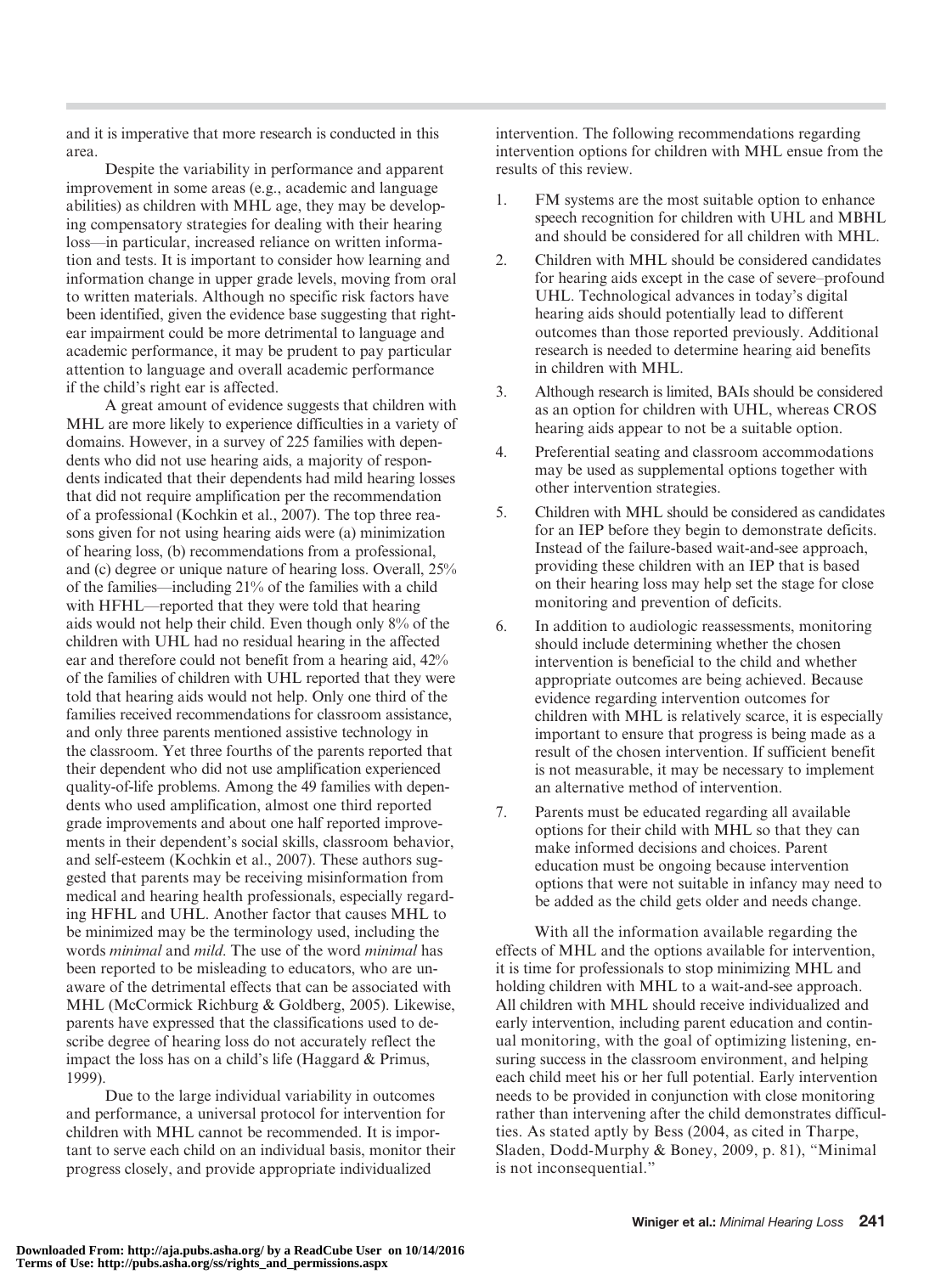## Acknowledgments

Thanks to Dr. Lata Krishnan for her thoughtful input throughout the project, as well as her extensive help during the revision process.

# **References**

- American Academy of Audiology. (2003). Pediatric amplification protocol. Retrieved from http://www.audiology.org/resources/ documentlibrary/documents/pedamp.pdf
- Anderson, K. (2011). Predicting speech audibility from the audiogram to advocate for listening and learning needs. Hearing Review, 18(10), 20–23.
- Anderson, K. L., & Goldstein, H. (2004). Speech perception benefits of FM and infrared devices to children with hearing aids in a typical classroom. Language, Speech, and Hearing Services in Schools, 35, 169–184.
- Beattie, R. C., Barr, T., & Roup, C. (1997). Normal and hearingimpaired word recognition scores for monosyllabic words in quiet and noise. British Journal of Audiology, 31, 153-164.
- Bess, F. H. (1999). Classroom acoustics: An overview. The Volta Review, 101(5), 1–14.
- Bess, F. H. (2004, May). Children with minimal sensorineural hearing loss. Presented at the Children With Hearing Loss Workshop, Casper, WY.
- Bess, F. H., Dodd-Murphy, J., & Parker, R. A. (1998). Children with minimal sensorineural hearing loss: Prevalence, educational performance, and functional status. Ear and Hearing, 19, 339–354.
- Bess, F. H., Klee, T., & Culbertson, J. L. (1986). Identification, assessment, and management of children with unilateral sensorineural hearing loss. Ear and Hearing, 7, 43–51.
- Bess, F. H., Sinclair, J. S., & Riggs, D. (1984). Group amplification in schools for the hearing impaired. Ear and Hearing, 5, 138–144.
- Bess, F. H., & Tharpe, A. M. (1984). Unilateral hearing impairments in children. Pediatrics, 74, 206–216.
- Bess, F. H., & Tharpe, A. M. (1986). Case history data on unilaterally hearing-impaired children. Ear and Hearing, 7, 14–19.
- Bess, F. H., & Tharpe, A. M. (1988). Performance and management of children with unilateral sensorineural hearing loss. Scandinavian Audiology Supplementum, 30, 75–79.
- Bess, F. H., Tharpe, A. M., & Gibler, A. M. (1986). Auditory performance of children with unilateral sensorineural hearing loss. Ear and Hearing, 7, 20–26.
- Blair, J. C., Peterson, M. E., & Viehweg, S. H. (1985). The effects of mild sensorineural hearing loss on academic performance of young school-age children. The Volta Review, 87(2), 87–93.
- Boney, S. J., & Bess, F. H. (1984). Noise and reverberation effects in minimal bilateral sensorineural hearing loss. Presented at the Annual Convention of the American Speech-Language-Hearing Association, San Francisco, CA.
- Borg, E., Risberg, A., McAllister, B., Undemar, B., Edquist, G., Reinholdson, A., ... Willstedt-Svensson, U. (2002). Language development in hearing-impaired children: Establishment of a reference material for a "Language test for hearing impaired children," LATHIC. International Journal of Pediatric Otorhinolaryngology, 65, 15–26.
- Borton, S. A., Mauze, E., & Lieu, J. E. (2010). Quality of life in children with unilateral hearing loss: A pilot study. American Journal of Audiology, 19, 61–72.
- Bosman, A. J., Hol, M. K., Snik, A. F., Mylanus, E. A., & Cremers, C. W. (2003). Bone-anchored hearing aids in unilateral inner ear deafness. Acta Oto-Laryngologica, 123, 258–260.
- Bovo, R., Martini, A., Agnoletto, M., Beghi, A., Carmignoto, D., Milani, M., & Zangaglia, A. M. (1988). Auditory and academic performance of children with unilateral hearing loss. Scandinavian Audiology Supplementum, 30, 71–74.
- Briggs, L., Davidson, L., & Lieu, J. E. (2011). Outcomes of conventional amplification for pediatric unilateral hearing loss. Annals of Otology, Rhinology & Laryngology, 120, 448–454.
- Briscoe, J., Bishop, D. V., & Norbury, C. F. (2001). Phonological processing, language, and literacy: A comparison of children with mild-to-moderate sensorineural hearing loss and those with specific language impairment. Journal of Child Psychology and Psychiatry, 42, 329–340.
- Brookhouser, P. E., Worthington, D. W., & Kelly, W. J. (1991). Unilateral hearing loss in children. Laryngoscope, 101, 1264–1272.
- Centers for Disease Control and Prevention. (2005). National workshop on mild and unilateral hearing loss. Retrieved from http:// www.cdc.gov/ncbddd/hearingloss/conference.html
- Ching, T. Y. C., O*'*Brien, A., Dillon, H., Chalupper, J., Hartley, L., Hartley, D., ... Hain, J. (2009). Directional effects on infants and young children in real life: Implications for amplification. Journal of Speech, Language, and Hearing Research, 52, 1241–1254.
- Colletti, V., Fiorino, F. G., Carner, M., & Rizzi, R. (1988). Investigation of the long-term effects of unilateral hearing loss in adults. British Journal of Audiology, 22, 113–118.
- Cozad, R. L., Marston, L., & Joseph, D. (1974). Some implications regarding high frequency hearing loss in school-aged children. Journal of School Health, 44, 92–96.
- Crandell, C., & Smaldino, J. (1995). An update of classroom acoustics for children with hearing impairment. The Volta Review, 96(4), 4–12.
- Crandell, C. C. (1993). Speech recognition in noise by children with minimal degrees of sensorineural hearing loss. Ear and Hearing, 14, 210–216.
- Culbertson, J. L., & Gilbert, L. E. (1986). Children with unilateral sensorineural hearing loss: Cognitive, academic, and social development. Ear and Hearing, 7, 38–42.
- Dancer, J., Burl, N. T., & Waters, S. (1995). Effects of unilateral hearing loss on teacher responses to the SIFTER. American Annals of the Deaf, 140, 291–294.
- Danhauer, J. L., Johnson, C. E., & Mixon, M. (2010). Does the evidence support use of the Baha implant system (Baha) in patients with congenital unilateral aural atresia? Journal of the American Academy of Audiology, 21, 274–286.
- Daud, M. K., Noor, R. M., Rahman, N. A., & Sidek, D. S. (2010). The effect of mild hearing loss on academic performance in primary school children. International Journal of Pediatric Otorhinolaryngology, 74, 67–70.
- Davis, J. M., Elfenbein, J., Schum, R., & Bentler, R. (1986). Effects of mild and moderate hearing impairments on language, educational, and psychological behavior of children. Journal of Speech and Hearing Disorders, 51, 53–62.
- Downs, D. W., & Crum, M. A. (1978). Processing demands during auditory learning under degraded listening conditions. Journal of Speech and Hearing Research, 21, 702–714.
- Elfenbein, J. L., Hardin-Jones, M. A., & Davis, J. M. (1994). Oral communication skills of children who are hard of hearing. Journal of Speech and Hearing Research, 37, 216–226.
- English, K., & Church, G. (1999). Unilateral hearing loss in children: An update for the 1990s. Language, Speech, and Hearing Services in Schools, 30, 26–31.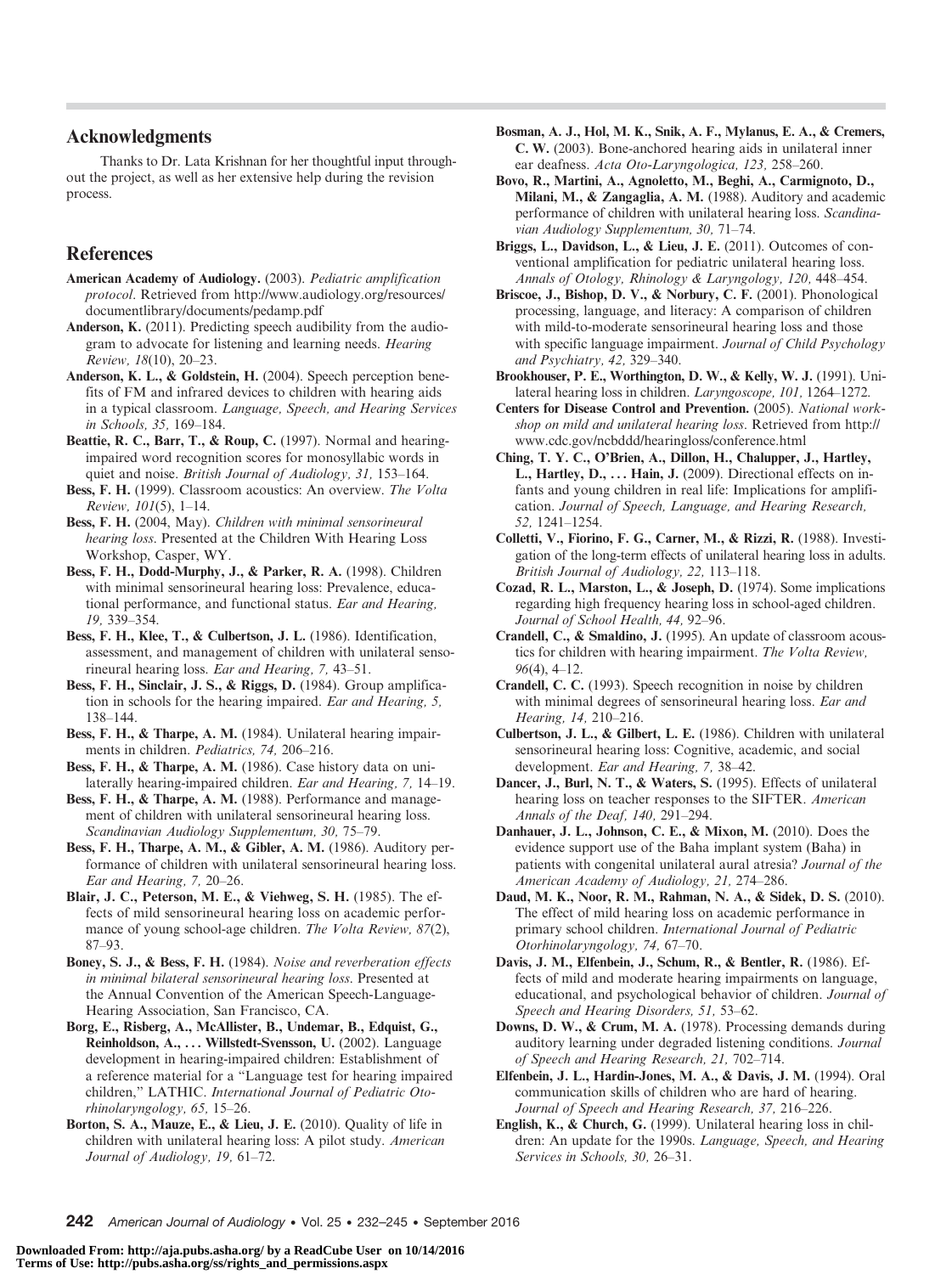- Feuerstein, J. F. (1992). Monaural versus binaural hearing: Ease of listening, word recognition, and attentional effort. Ear and Hearing, 13, 80–86.
- Flexer, C. (1990). Audiological rehabilitation in the schools. Asha, 32(4), 44–45.
- Gilbertson, M., & Kamhi, A. G. (1995). Novel word learning in children with hearing impairment. Journal of Speech and Hearing Research, 38, 630–642.

Giolas, T. G., & Wark, D. J. (1967). Communication problems associated with unilateral hearing loss. Journal of Speech and Hearing Disorders, 32, 131–137.

Glista, D., Scollie, S., Bagatto, M., Seewald, R., Parsa, V., & Johnson, A. (2009). Evaluation of nonlinear frequency compression: Clinical outcomes. International Journal of Audiology, 48, 632–644.

Glista, D., Scollie, S., & Sulkers, J. (2012). Perceptual acclimatization post nonlinear frequency compression hearing aid fitting in older children. Journal of Speech, Language, and Hearing Research, 55, 1765–1787.

Goetzinger, C. P. (1962). Effects of small perceptive losses on language and on speech discrimination. The Volta Review, 64, 408–415.

Haggard, R. S., & Primus, M. A. (1999). Parental perceptions of hearing loss classification in children. American Journal of Audiology, 8, 83–92.

Halliday, L. F., & Bishop, D. V. (2005). Frequency discrimination and literacy skills in children with mild to moderate sensorineural hearing loss. Journal of Speech, Language, and Hearing Research, 48, 1187–1203.

Hartford, E., & Barry, J. (1965). A rehabilitative approach to the problem of unilateral hearing impairment: The contralateral routing of signals (CROS). Journal of Speech and Hearing Disorders, 30, 121–138.

Hartford, E., & Dodds, E. (1966). The clinical application of CROS: A hearing aid for unilateral deafness. Archives of Otolaryngology, 83, 455–464.

Hartford, E., & Musket, C. H. (1964). Binaural hearing with one hearing aid. Journal of Speech and Hearing Disorders, 29, 133–146.

Hawkins, D. B. (1984). Comparisons of speech recognition in noise by mildly-to-moderately hearing-impaired children using hearing aids and FM systems. Journal of Speech and Hearing Disorders, 49, 409–417.

Henderson, E., Testa, M. A., & Hartnick, C. (2011). Prevalence of noise-induced hearing-threshold shifts and hearing loss among US youths. Pediatrics, 127, e39–e46.

Hicks, C. B., & Tharpe, A. M. (2002). Listening effort and fatigue in school-age children with and without hearing loss. Journal of Speech, Language, and Hearing Research, 45, 573–584.

Hol, M. K., Bosman, A. J., Snik, A. F., & Mylanus, E. A. (2004). Bone-anchored hearing aid in unilateral inner ear deafness: A study of 20 patients. Audiology and Neuro-Otology, 9, 274–281.

Hol, M. K., Kunst, S. J., Snik, A. F., Bosman, A. J., Mylanus, E. A., & Cremers, C. W. (2010). Bone-anchored hearing aids in patients with acquired and congenital unilateral inner ear deafness (Baha CROS): Clinical evaluation of 56 cases. Annals of Otology, Rhinology & Laryngology, 119, 447–454.

Holstrum, W. J., Gaffney, M., Gravel, J. S., Oyler, R. F., & Ross, D. S. (2008). Early intervention for children with unilateral and mild bilateral degrees of hearing loss. Trends in Amplification, 12, 35–41.

Hornsby, B. (2012). 20Q: Hearing loss, hearing aids, and listening effort. Retrieved from http://www.audiologyonline.com/articles/ 20q-hearing-loss-aids-and-788

Humes, L. E., Allen, S. K., & Bess, F. H. (1980). Horizontal sound localization skills of unilaterally hearing-impaired children. Audiology, 19, 508–518.

- Ito, K. (1998). Can unilateral hearing loss be a handicap in learning? Archives of Otolaryngology*—*Head & Neck Surgery, 124, 1389–1390.
- Jensen, J. H., Borre, S., & Johansen, P. A. (1989). Unilateral sensorineural hearing loss in children: Cognitive abilities with respect to right/left ear differences. British Journal of Audiology, 23, 215–220.

Jensen, J. H., Johansen, P. A., & Borre, S. (1989). Unilateral sensorineural hearing loss in children and auditory performance with respect to right/left ear differences. British Journal of Audiology, 23, 207–213.

Johnstone, P. M., Nabelek, A. K., & Robertson, V. S. (2010). Sound localization acuity in children with unilateral hearing loss who wear a hearing aid in the impaired ear. Journal of the American Academy of Audiology, 21, 522–534.

Kahneman, D. (1973). Attention and effort. Englewood Cliffs, NJ: Prentice Hall.

Keller, W. D., & Bundy, R. S. (1980). Effects of unilateral hearing loss upon educational achievement. Child: Health, Care and Development, 6, 93–100.

Kenworthy, O. T., Klee, T., & Tharpe, A. M. (1990). Speech recognition ability of children with unilateral sensorineural hearing loss as a function of amplification, speech stimuli, and listening condition. Ear and Hearing, 11, 264–270.

Kiese-Himmel, C. (2002). Unilateral sensorineural hearing impairment in childhood: Analysis of 31 consecutive cases. International Journal of Audiology, 41, 57–63.

Klee, T. M., & Davis-Dansky, E. (1986). A comparison of unilaterally hearing-impaired children and normal-hearing children on a battery of standardized language tests. Ear and Hearing, 7, 27–37.

- Kochkin, S. K., Luxford, W., Northern, J. L., Mason, P., & Tharpe, A. M. (2007). MarkeTrak VII: Are 1 million dependents with hearing loss in America being left behind? Retrieved from http:// www.hearingreview.com/2007/09/marketrak-vii-are-1-milliondependents-with-hearing-loss-in-america-being-left-behind/
- Kopun, J. G., Stelmachowicz, P. G., Carney, E., & Schulte, L. (1992). Coupling of FM systems to individuals with unilateral hearing loss. Journal of Speech and Hearing Research, 35, 201–207.
- Lewis, D. E., Feigin, J. A., Karasek, A. E., & Stelmachowicz, P. G. (1991). Evaluation and assessment of FM systems. Ear and Hearing, 12, 268–280.
- Lieu, J. E., Tye-Murray, N., & Fu, Q. (2012). Longitudinal study of children with unilateral hearing loss. Laryngoscope, 122, 2088–2095.

Lieu, J. E., Tye-Murray, N., Karzon, R. K., & Piccirillo, J. F. (2010). Unilateral hearing loss is associated with worse speechlanguage scores in children. Pediatrics, 125, 1348–1355.

Lin, L., Bowditch, S., Anderson, M. J., May, B., Cox, K. M., & Niparko, J. K. (2006). Amplification in the rehabilitation of unilateral deafness: Speech in noise and directional hearing effects with bone-anchored hearing and contralateral routing of signal amplification. Otology & Neurotology, 27, 172–182.

Matkin, N. D., & Wilcox, A. M. (1999). Considerations in the education of children with hearing loss. Pediatric Clinics of North America, 46, 143–152.

McCormick Richburg, C., & Goldberg, L. R. (2005). Teachers' perceptions about minimal hearing loss: A role for educational audiologists. Communication Disorders Quarterly, 27, 4–19.

McCreery, R. W., Venediktov, R. A., Coleman, J. J., & Leech, H. M. (2012). An evidence-based systematic review of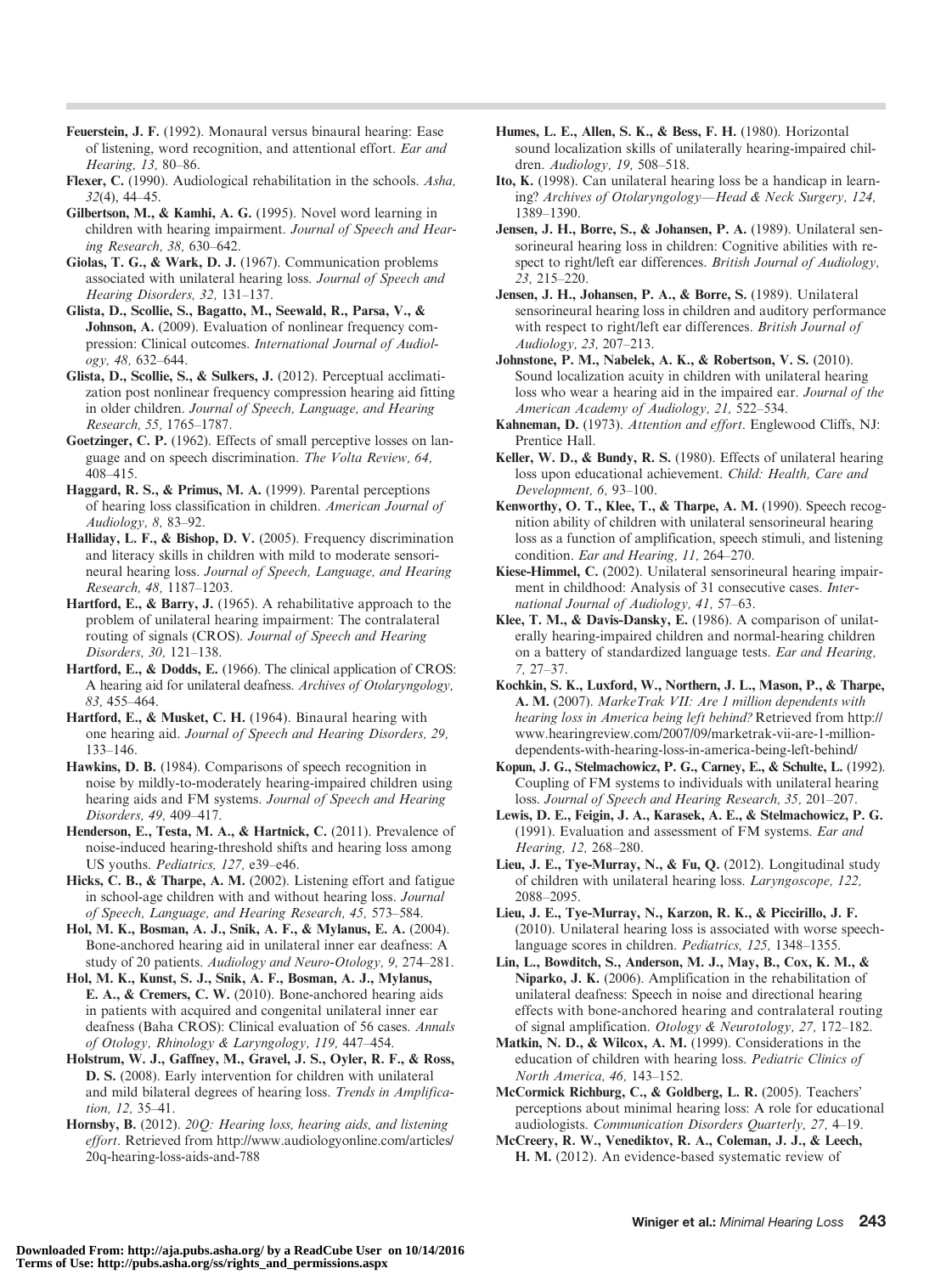directional microphones and digital noise reduction hearing aids in school-age children with hearing loss. American Journal of Audiology, 21, 295–312.

- McDermott, A., Williams, J., Kuo, M., Reid, A., & Proops, D. (2009). Quality of life in children fitted with a bone-anchored hearing aid. Otology & Neurotology, 30, 344-349.
- McFadden, B., & Pittman, A. (2008). Effect of minimal hearing loss on children's ability to multitask in quiet and in noise. Language, Speech, and Hearing Services in Schools, 39, 342–351.
- McKay, S., Gravel, J. S., & Tharpe, A. M. (2008). Amplification considerations for children with minimal or mild bilateral hearing loss and unilateral hearing loss. Trends in Amplification, 12, 43–54.
- Mills, A. W. (1958). On the minimum audible angle. The Journal of the Acoustical Society of America, 30, 237–246.
- Moeller, M. P. (2000). Early intervention and language development in children who are deaf and hard of hearing. Pediatrics, 106, 106–115.
- Most, T. (2004). The effects of degree and type of hearing loss on children's performance in class. Deafness and Education International, 6, 154–166.
- Most, T. (2006). Assessment of school functioning among Israeli Arab children with hearing loss in the primary grades. American Annals of the Deaf, 151, 327–335.
- Muse, C., Harrison, J., Yoshinaga-Itano, C., Grimes, A., Brookhouser, P. E., Epstein, S., ... Martin, P. (2013). Supplement to the JCIH 2007 position statement: Principles and guidelines for early intervention after confirmation that a child is deaf or hard of hearing. Pediatrics, 131, e1324–e1349.
- Newman, C. W., Jacobson, G. P., Hug, G. A., & Sandridge, S. A. (1997). Perceived hearing handicap of patients with unilateral or mild hearing loss. Annals of Otology, Rhinology & Laryngology, 106, 210–214.
- Newton, V. E. (1983). Sound localisation in children with a severe unilateral hearing loss. Audiology, 22, 189–198.
- Niedzielski, A., Humeniuk, E., Blaziak, P., & Gwizda, G. (2006). Intellectual efficiency of children with unilateral hearing loss. International Journal of Pediatric Otorhinolaryngology, 70, 1529–1532.
- Niparko, J. K., Cox, K. M., & Lustig, L. R. (2003). Comparison of the bone anchored hearing aid implantable hearing device with contralateral routing of offside signal amplification in the rehabilitation of unilateral deafness. Otology & Neurotology, 24, 73–78.
- Niskar, A. S., Kieszak, S. M., Holmes, A., Esteban, E., Rubin, C., & Brody, D. J. (1998). Prevalence of hearing loss among children 6 to 19 years of age. Journal of the American Medical Association, 279, 1071–1075.

Nober, L., & Nober, E. (1975). Auditory discrimination of learning disabled children in quiet and in noise. Journal of Learning Disabilities, 8, 656–659.

Norbury, C. F., Bishop, D. V., & Briscoe, J. (2001). Production of English finite verb morphology: A comparison of SLI and mild-moderate hearing impairment. Journal of Speech, Language, and Hearing Research, 44, 165–178.

- Nordlund, B. (1962). Physical factors in angular localization. Acta Oto-Laryngologica, 54, 75–93.
- Northern, J., & Downs, M. (1978). Hearing in children. Baltimore, MD: Williams & Wilkins.
- Oyler, F., Oyler, A. L., & Matkin, N. D. (1988). Unilateral hearing loss: Demographics and educational impact. Language, Speech, and Hearing Services in Schools, 19, 201–210.
- Oyler, R., & McKay, S. (2008). Unilateral hearing loss in children. The ASHA Leader, 13(1), 12–15.
- Pakulski, L. A., & Kaderavek, J. N. (2002). Children with minimal hearing loss: Interventions in the classroom. Intervention in School and Clinic, 38, 96–103.
- Peckham, C. S., & Sheridan, M. D. (1976). Follow-up at 11 years of 46 children with severe unilateral hearing loss at 7 years. Child: Care, Health and Development, 2, 107–111.
- Peckham, C. S., Sheridan, M., & Butler, N. R. (1972). School attainment of seven-year-old children with hearing difficulties. Developmental Medicine & Child Neurology, 14, 592–602.
- Pittman, A. (2011). Children's performance in complex listening conditions: Effects of hearing loss and digital noise reduction. Journal of Speech, Language, and Hearing Research, 54, 1224–1239.
- Plyler, P. N., & Fleck, E. L. (2006). The effects of high-frequency amplification on the objective and subjective performance of hearing instrument users with varying degrees of high-frequency hearing loss. Journal of Speech, Language, and Hearing Research, 49, 616–627.
- Punch, J. L. (1988). CROS revisited. Asha, 30(2), 35–37.
- Quigley, S. P., & Thomure, F. E. (Eds.). (1969). The relationship of hearing to learning. Springfield, IL: Office of the Superintendent of Public Instruction, State of Illinois.
- Reynolds, L. G. (1955). The school adjustment of children with minimal hearing loss. Journal of Speech and Hearing Disorders, 20, 380–384.
- Ross, D. S., Holstrum, W. J., Gaffney, M., Green, D., Oyler, R. F., & Gravel, J. S. (2008). Hearing screenings and diagnostic evaluation of children with unilateral and mild bilateral hearing loss. Trends in Amplification, 12, 27–34.
- Ross, M., & Giolas, T. (1971). Effect of three classroom listening conditions on speech intelligibility. American Annals of the Deaf, 116, 580–584.
- Roup, C. M., & Noe, C. M. (2009). Hearing aid outcomes for listeners with high-frequency hearing loss. American Journal of Audiology, 18, 45–52.
- Ruscetta, M. N., Arjmand, E. M., & Pratt, S. R. (2005). Speech recognition abilities in noise for children with severe-to-profound unilateral hearing impairment. International Journal of Pediatric Otorhinolaryngology, 69, 771–779.
- Sanders, D. (1965). Noise conditions in normal school classrooms. Exceptional Children, 31, 344–353.
- Stevens, S. S., & Newman, E. B. (1936). The localization of actual sources of sound. American Journal of Psychology, 48, 297–306.
- Tharpe, A. (2008). Unilateral and mild bilateral hearing loss in children: Past and current perspectives. Trends in Amplification, 12, 7–15.
- Tharpe, A. M. (1999). Minimal, progressive, and fluctuating hearing losses in children. Characteristics, identification, and management. Pediatric Clinics of North America, 46, 65–78.
- Tharpe, A. M., & Bess, F. H. (1991). Identification and management of children with minimal hearing loss. International Journal of Pediatric Otorhinolaryngology, 21, 41–50.
- Tharpe, A. M., Ricketts, T., & Sladen, D. (2004). FM systems for children with minimal to mild hearing loss. Retrieved from http://www.phonak.com/content/dam/phonak/b2b/ Events/conference\_proceedings/1st\_fm\_conference\_2003/ 2003proceedings\_chapter20.pdf
- Tharpe, A. M., & Sladen, D. P. (2008). Causation of permanent unilateral and mild bilateral hearing loss in children. Trends in Amplification, 12, 17–25.
- Tharpe, A. M., Sladen, D. P., Dodd-Murphy, J., & Boney, S. J. (2009). Minimal hearing loss in children: Minimal but not inconsequential. Seminars in Hearing, 30(2), 80–93.
- Updike, C. D. (1994). Comparison of FM auditory trainers, CROS aids, and personal amplification in unilaterally hearing